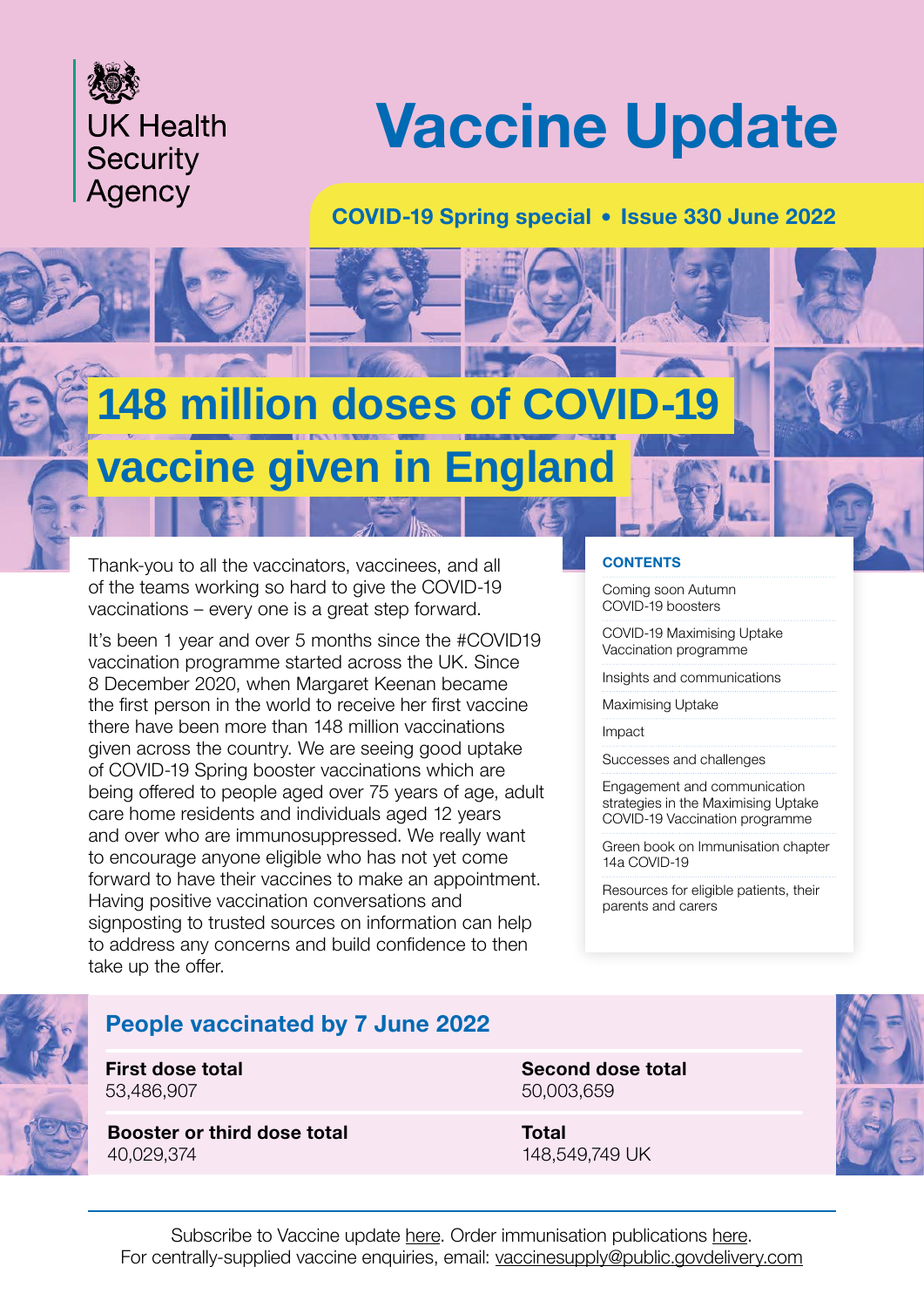<span id="page-1-0"></span>The continuing decline in case rates and hospitalisations is good news but it is still " crucial to get vaccination. If you have yet to take up the offer of a vaccine or have missed your latest jab please come forward now.

#### **Dr Mary Ramsay Director of Public Health Programmes, including Immunisation, UK Health Security Agency (UKHSA)**

If you are in a crowded, enclosed space it is still sensible to wear a face covering and remember to keep washing your hands regularly. If you have symptoms of a respiratory infection and a high temperature or feel unwell, try to stay at home or away from others – especially elderly or vulnerable people and pregnant women.

This issue of vaccine update focuses on all the new and revised resources published and the importance of the uptake of these resources to make sure everyone has their vaccination consent information, in a format which meets their needs. Thank you to everyone who has worked tirelessly to deliver this lifesaving programme.

## **Coming soon Autumn COVID-19 boosters**

The boosters would be for more vulnerable adults, alongside frontline social care and health workers, in order to maintain their protection over the winter against severe COVID-19.

As in autumn 2021, the primary objective of the 2022 autumn booster programme will be to increase population immunity and protection against severe COVID-19 disease, specifically hospitalisation and death, over the winter period.

The JCVI's current view is that in autumn 2022, a COVID-19 vaccine should be offered to:

- residents in a care home for older adults and staff
- frontline health and social care workers
- all those 65 years of age and over
- adults aged 16 to 64 years who are in a clinical risk group

Last year's autumn booster vaccination programme provided excellent protection against severe COVID-19, including against the Omicron variant.

**Professor Wei Shen Lim Chair of COVID-19 vaccination on the JCVI**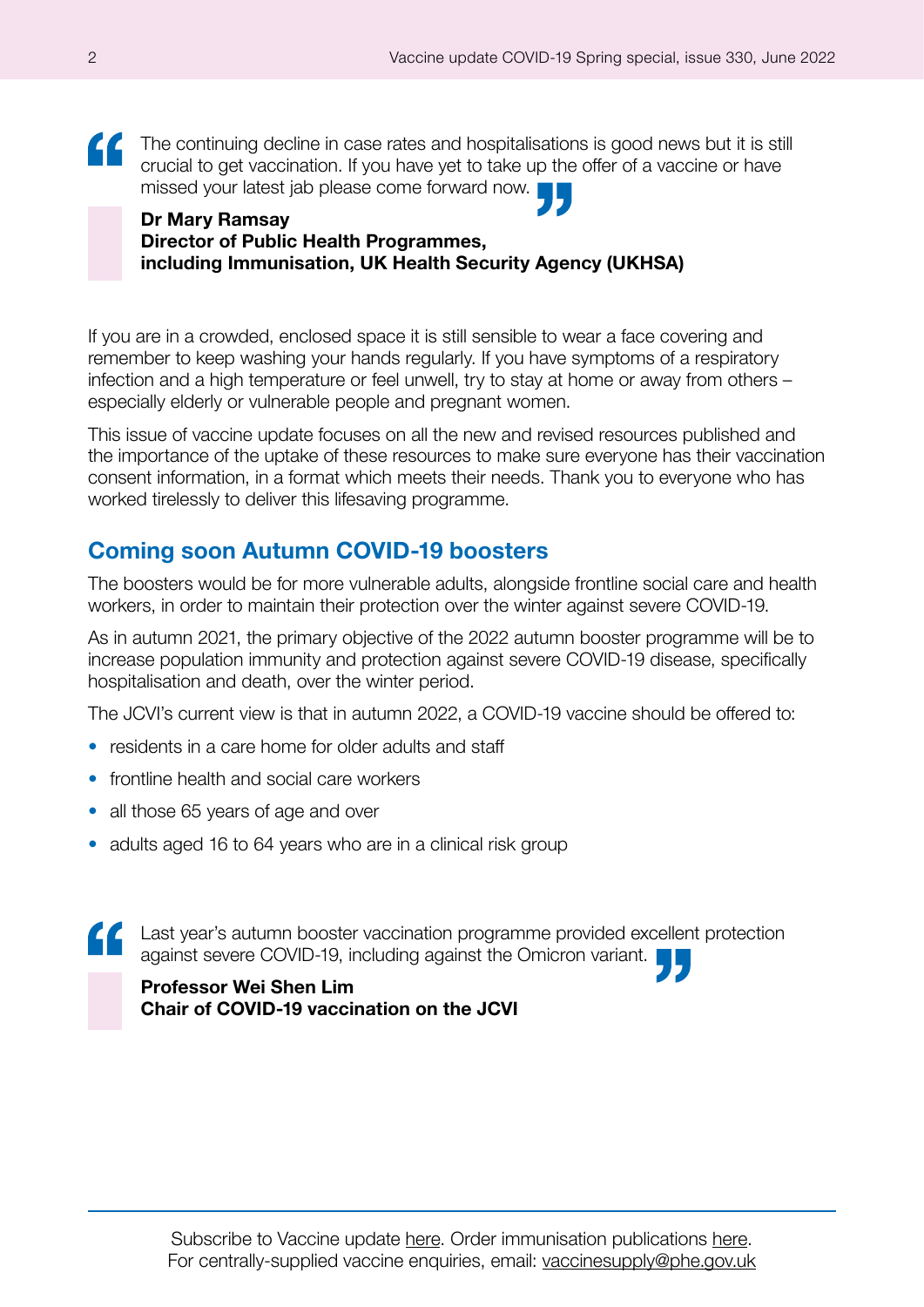We have provided interim advice on an autumn booster programme for 2022 so that the NHS and care homes are able to start the necessary operational planning, to enable high levels of protection for more vulnerable individuals and frontline healthcare staff over next winter.

As we continue to review the scientific data, further updates to this advice will follow.

Throughout the pandemic, evidence has clearly shown that COVID-19 has disproportionately affected those in older age groups, residents in care homes for older adults, and those with certain underlying health conditions, particularly those who are severely immunosuppressed.

The JCVI will continue its on-going review of the vaccination programme and the epidemiological situation, particularly in relation to the timing and value of doses for less vulnerable older adults and those in clinical risk groups ahead of autumn 2022.

The committee will announce its final plans for the autumn programme, including further detail on the definitions of clinical risk groups, in due course.

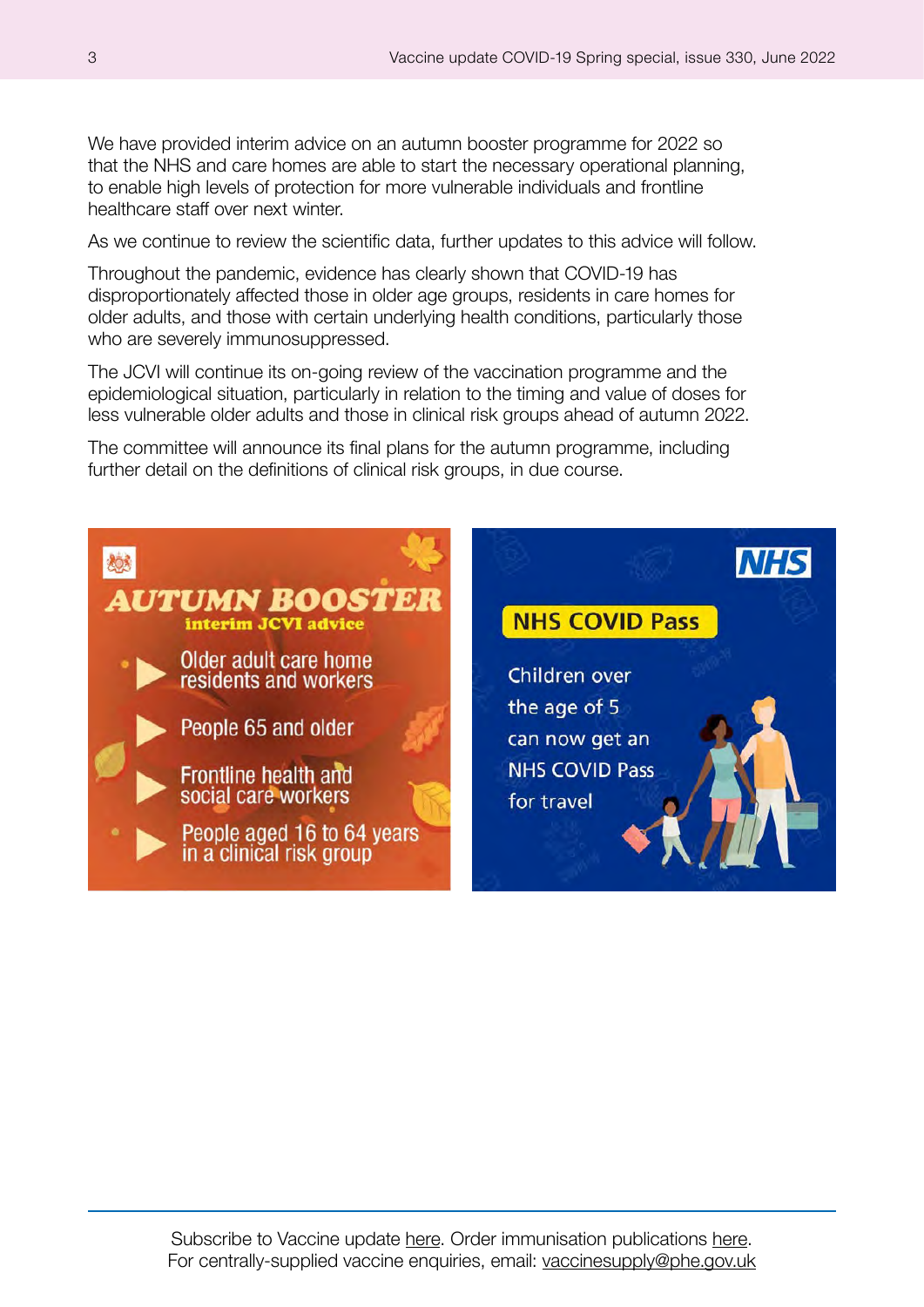## <span id="page-3-0"></span>**How you can continue to keep yourself and your loved ones safe**

#### **Vaccines**

Get vaccinated to reduce your risk of catching COVID-19 and becoming seriously ill, and to reduce the risk of spreading the virus to others.



**Face covering**  Considerer wearing a face covering in crowded, enclosed spaces.



**Stay at home if unwell** Try to stay at home if you are unwell

#### **Fresh air**

Letting fresh air in if meeting indoors, or meeting outside to disperse COVID-19 particles and reduce the risk of spreading the virus.



#### **Hand washing**

Wash your hands regularly to limit the spread of COVID-19.

### **COVID-19 Maximising Uptake Vaccination programme**

The Bristol, North Somerset and South Gloucestershire (BNSSG) Healthier Together COVID-19 Mass Vaccination Programmes' vision is to vaccinate all eligible people in BNSSG (population ≈ 1 million) and aims to leave no-one behind, particularly those at higher risk of severe illness and death from COVID-19.

#### **Stakeholders involved in Maximising Uptake Programme**

BNSSG Clinical Commissioning Group

Local authorities – Bristol, North Somerset, South Gloucestershire, and within these the BNSSG Public Health Teams

One Care

Communities including community and faith leaders, and healthcare workers with community links

Charity sector and local voluntary groups

Primary Care Networks (PCNs) and senior representatives

Large-scale vaccination centre leaders

Community Interest Company: Sirona care & health

Acute Trusts – North Bristol Trust and University Hospitals Bristol and Weston NHS Foundation Trust

UK Health Security Agency (formerly Public Health England)

Avon and Wiltshire Partnership

Table 1. Stakeholders who developed and delivered the Maximising Uptake Programme



Subscribe to Vaccine update [here.](https://public.govdelivery.com/accounts/UKHPA/subscribers/new?preferences=true) Order immunisation publications [here.](https://www.healthpublications.gov.uk/Home.html) For centrally-supplied vaccine enquiries, email: [vaccinesupply@phe.gov.uk](mailto:vaccinesupply%40phe.gov.uk?subject=)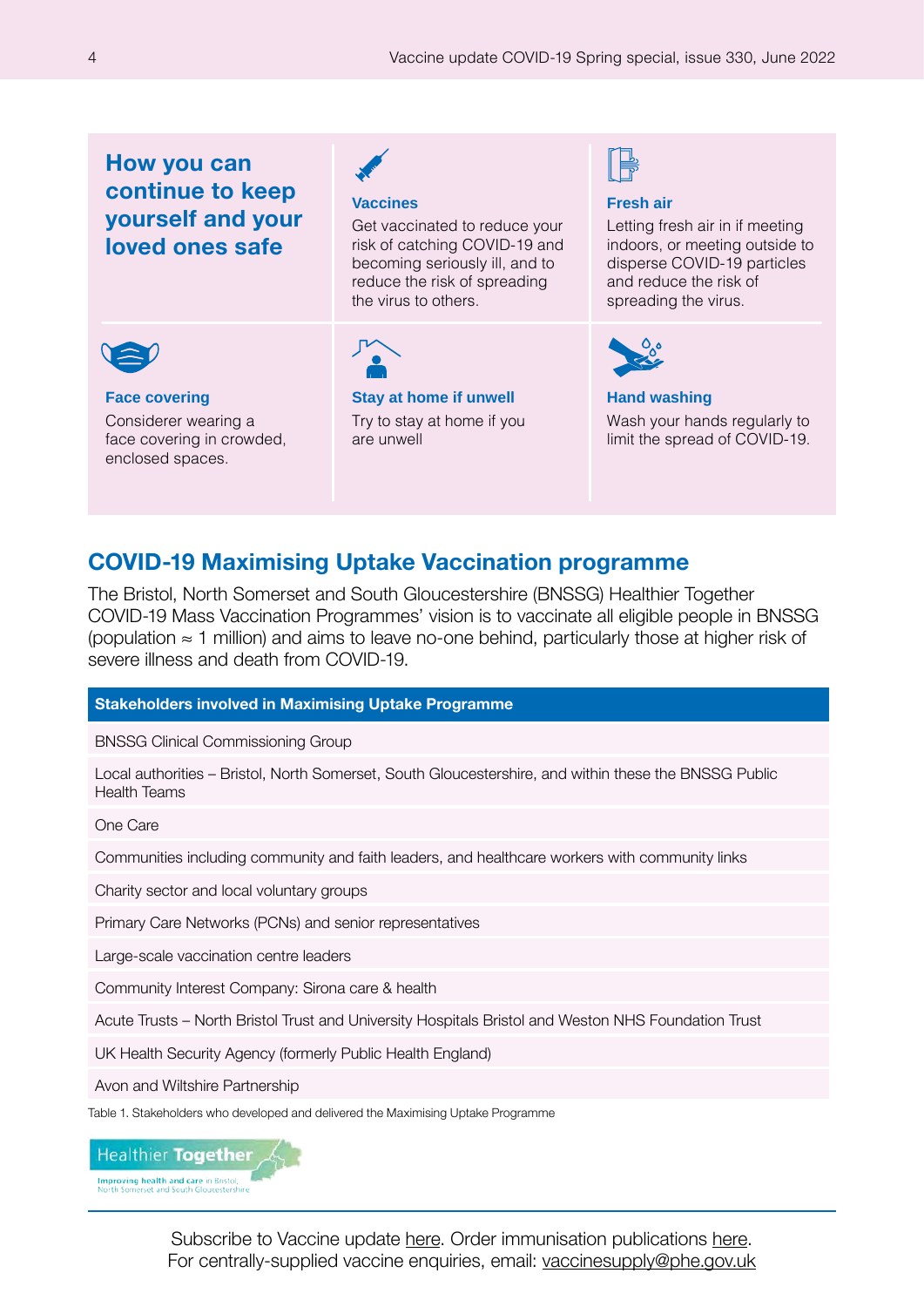The programme combines strategic oversight and governance with operational groups (see chart below). To identify the 5 priority groups for maximising uptake work, national evidence on COVID-19 risk and population factors affecting vaccination uptake was combined with BNSSG data on; population health held in a system-wide dataset, influenza vaccination uptake, and insights and engagement intelligence.



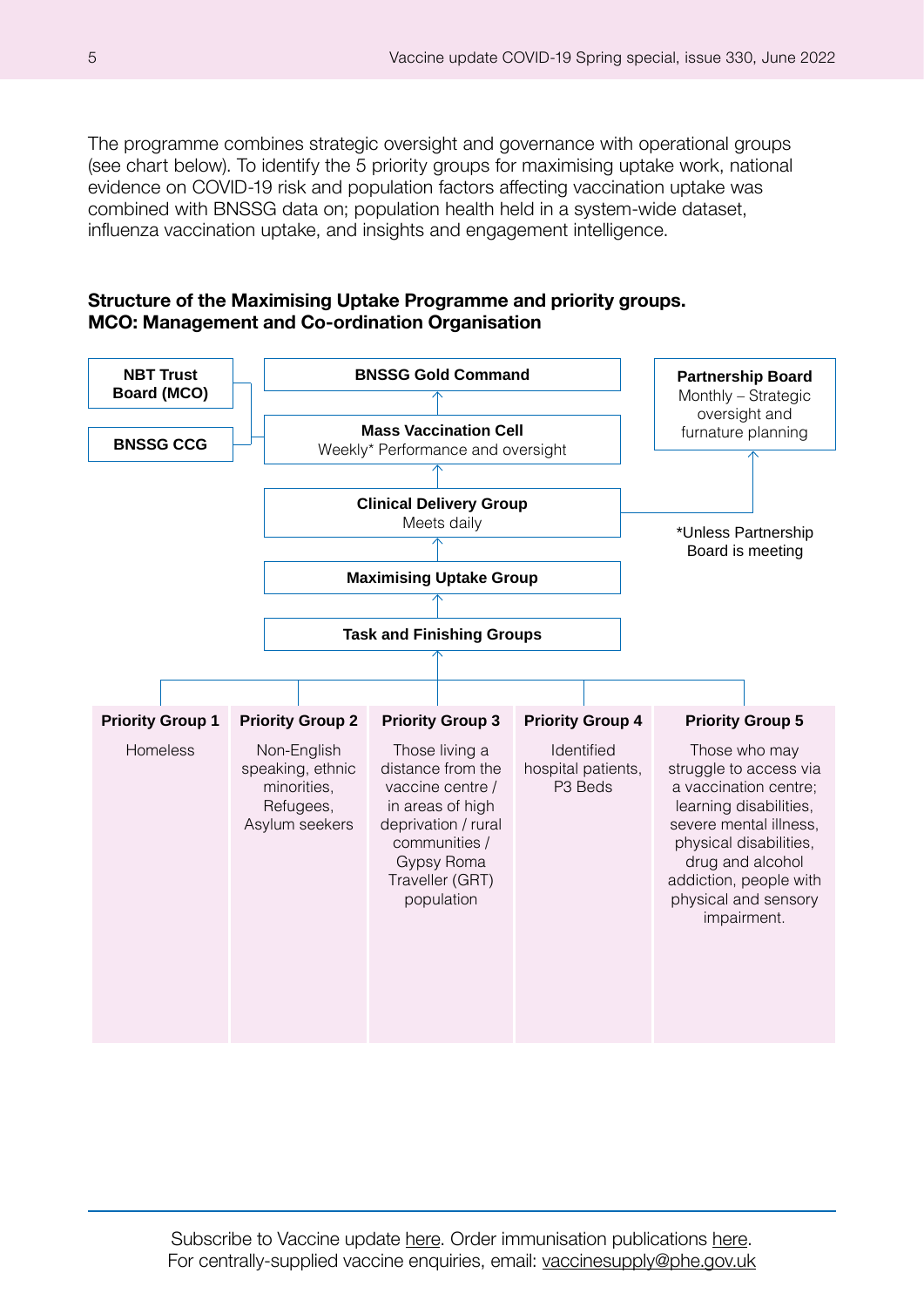| <b>Programme element</b>                     | <b>Rationale/impact</b>                                                                                                                                                                                                                                            |
|----------------------------------------------|--------------------------------------------------------------------------------------------------------------------------------------------------------------------------------------------------------------------------------------------------------------------|
| Insight work                                 | identify reasons for low uptake of vaccine<br>identify subgroups less likely to be vaccinated<br>continue to improve on outreach models<br>develop comms/engagement strategy                                                                                       |
| Population health<br>management - using data | identifying high risk for COVID-19 groups, and groups with low uptake<br>of flu vaccines to prioritise groups for equity work<br>mapping groups geographically and to healthcare services e.g. PCNs<br>iteratively testing approaches and re-evaluating priorities |
| Communication and<br>engagement              | using trusted sources of advice regarding the vaccine<br>use most effective language and people to deliver messages<br>comms via local media platforms, organisations & communities<br>$\bullet$<br>building trust and partnership working with communities        |
| Outreach work                                | pop up clinics<br>housebound visits<br>vaccinating through existing support services<br>taking the vaccine to vulnerable groups<br>making adaptations to large scale COVID-19 vaccination centre<br>appointments/ways of working                                   |

<span id="page-5-0"></span>There were 4 elements to the Maximising Uptake Programme, described in Table 2.

Table 2. Maximising Uptake Programme Elements

## **Insights and communications**

Insight work from December 2020 to May 2021 used the Clinical Commissioning Groups' (CCGs) citizen's panel, BNSSG public surveys, interviews with individuals from the priority groups and shared learning from South West CCGs and national forums. Key insight findings informed the programme planning, gave practical suggestions for improving clinic access, addressing non-English language requirements, and targeting vaccination motivations and concerns.

It also showed friends and family, local community and faith leaders, and healthcare professionals from within communities were the most trusted sources of advice. This informed the communication and engagement strategy.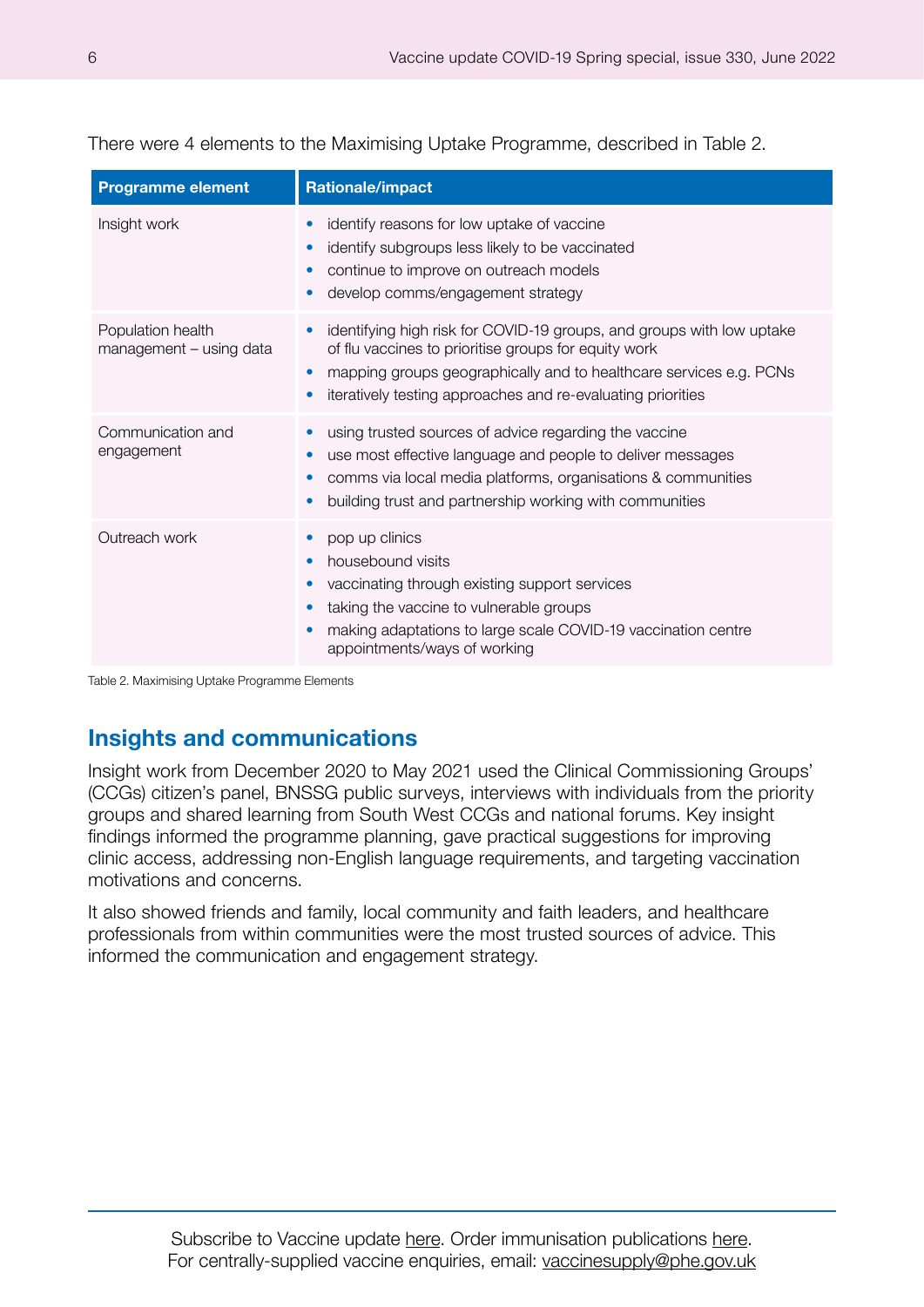## <span id="page-6-0"></span>**Maximising uptake**

Successfully maximising vaccine uptake in BNSSG has been through a multi-faceted approach as shown in Table 3.

| <b>Outreach activity</b>                                                        | <b>Dates of activity</b> | <b>Outcomes - vaccines delivered</b>                                                                                                                                                                                                 |
|---------------------------------------------------------------------------------|--------------------------|--------------------------------------------------------------------------------------------------------------------------------------------------------------------------------------------------------------------------------------|
| Outreach clinics                                                                | March – end May 2021     | 2,567 first doses                                                                                                                                                                                                                    |
|                                                                                 | April – end May 2021     | 715 second doses                                                                                                                                                                                                                     |
| Housebound vaccines<br>by Community Interest<br>Company Sirona care<br>& health | to June 2021             | 1,781 vaccines (first and second doses)                                                                                                                                                                                              |
| PCN vaccinations                                                                | ongoing                  | unknown – delivering majority of vaccines in<br>$\bullet$<br>BNSSG, and also doing outreach/engagement<br>work, and housebound visits<br>maximising uptake programme supported<br>identification/outreach to priority group patients |
| Large scale vaccination<br>centres                                              | ongoing                  | unknown - delivering vaccines at scale and<br>working with maximising uptake team to increase<br>accessibility/acceptability to priority groups                                                                                      |

Table 3. Outreach activity in BNSSG Maximising Uptake Programme to end May 2021.

## **Impact**

For some priority sub-groups vaccination uptake figures trended towards the BNSSG average, with trends coinciding with outreach and engagement activities.

**Figure 1. Uptake of COVID-19 vaccination for lower super output areas (LSOA) of BNSSG with higher proportions of people with non-English first language or from ethnic minority groups, for JCVI cohorts 1 to 5**



Subscribe to Vaccine update [here.](https://public.govdelivery.com/accounts/UKHPA/subscribers/new?preferences=true) Order immunisation publications [here.](https://www.healthpublications.gov.uk/Home.html) For centrally-supplied vaccine enquiries, email: [vaccinesupply@phe.gov.uk](mailto:vaccinesupply%40phe.gov.uk?subject=)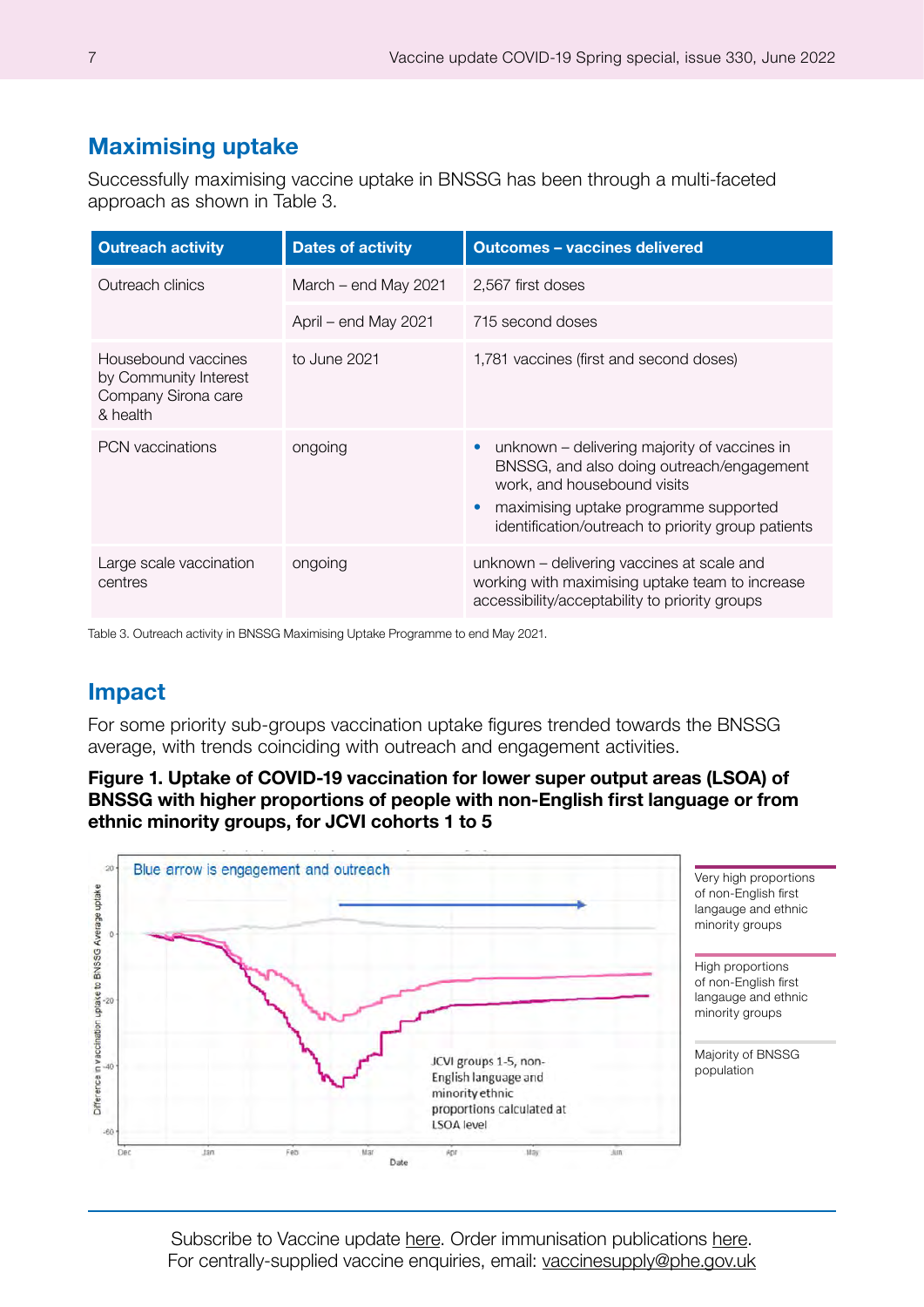In the complex context, it is difficult to attribute cause and effect. As vaccination decisions are mostly driven by influence within community networks, it is likely that both engagement work and outreach work had wider impact than is indicated by the doses delivered in the outreach clinics. Including whole programme costs, outreach vaccinations alone were delivered at a cost of £15 per dose. For reasons given above, this likely overestimates the cost per additional vaccine achieved through the overall maximising uptake programme. The evidence-based approach to prioritisation and delivery will further have increased costeffectiveness. Figures 2 to 5 show results for the different priority groups and sub-groups, showing areas of success and where further work is needed.



#### **Figure 2. Percentage of vaccinations (first vaccines) for homeless people compared to the remainder of the BNSSG population (JCVI cohorts 19)**

#### **Figure 3. Difference to BNSSG Average – percentage of first dose COVID-19 vaccinations by language group (JCVI groups 1 to 5)**



\*Identified by fields "prim\_language" and "ethnicity" in the system wide dataset attributes table, and supplemented by field "Ethnic Category" in NHS Digital hospital Data. NB data on asylum seekers and refuges not recorded in system wide dataset. N.B the ethnic description of "British of mixed British – ethnic category 2001 census" is classed as "White" in this analysis.

Subscribe to Vaccine update [here.](https://public.govdelivery.com/accounts/UKHPA/subscribers/new?preferences=true) Order immunisation publications [here.](https://www.healthpublications.gov.uk/Home.html) For centrally-supplied vaccine enquiries, email: [vaccinesupply@phe.gov.uk](mailto:vaccinesupply%40phe.gov.uk?subject=)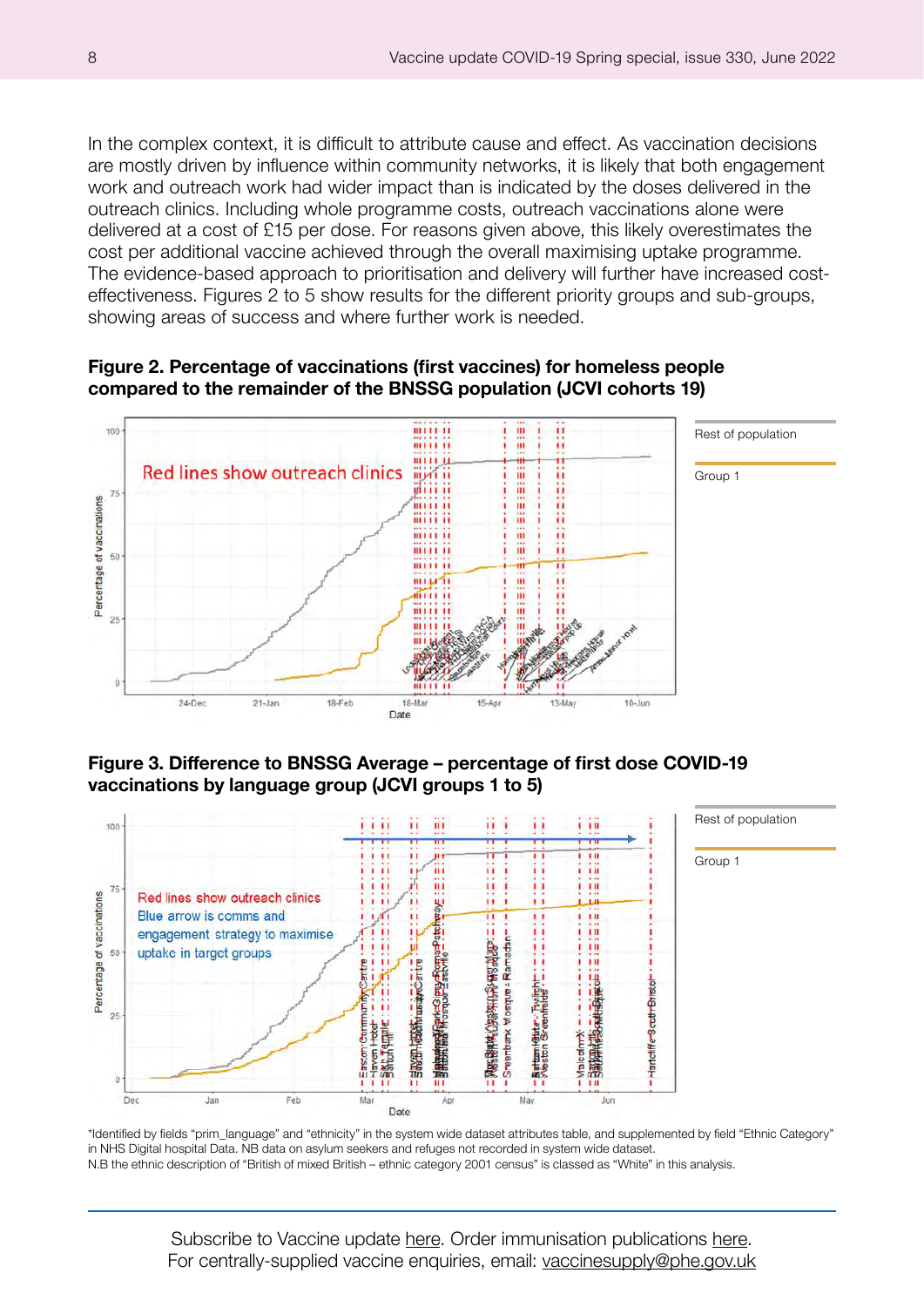



**Figure 5. Percentage of COVID-19 first dose vaccinations for people in group 3 compared to the rest of the population (JCVI groups 1 to 9)**



Subscribe to Vaccine update [here.](https://public.govdelivery.com/accounts/UKHPA/subscribers/new?preferences=true) Order immunisation publications [here.](https://www.healthpublications.gov.uk/Home.html) For centrally-supplied vaccine enquiries, email: [vaccinesupply@phe.gov.uk](mailto:vaccinesupply%40phe.gov.uk?subject=)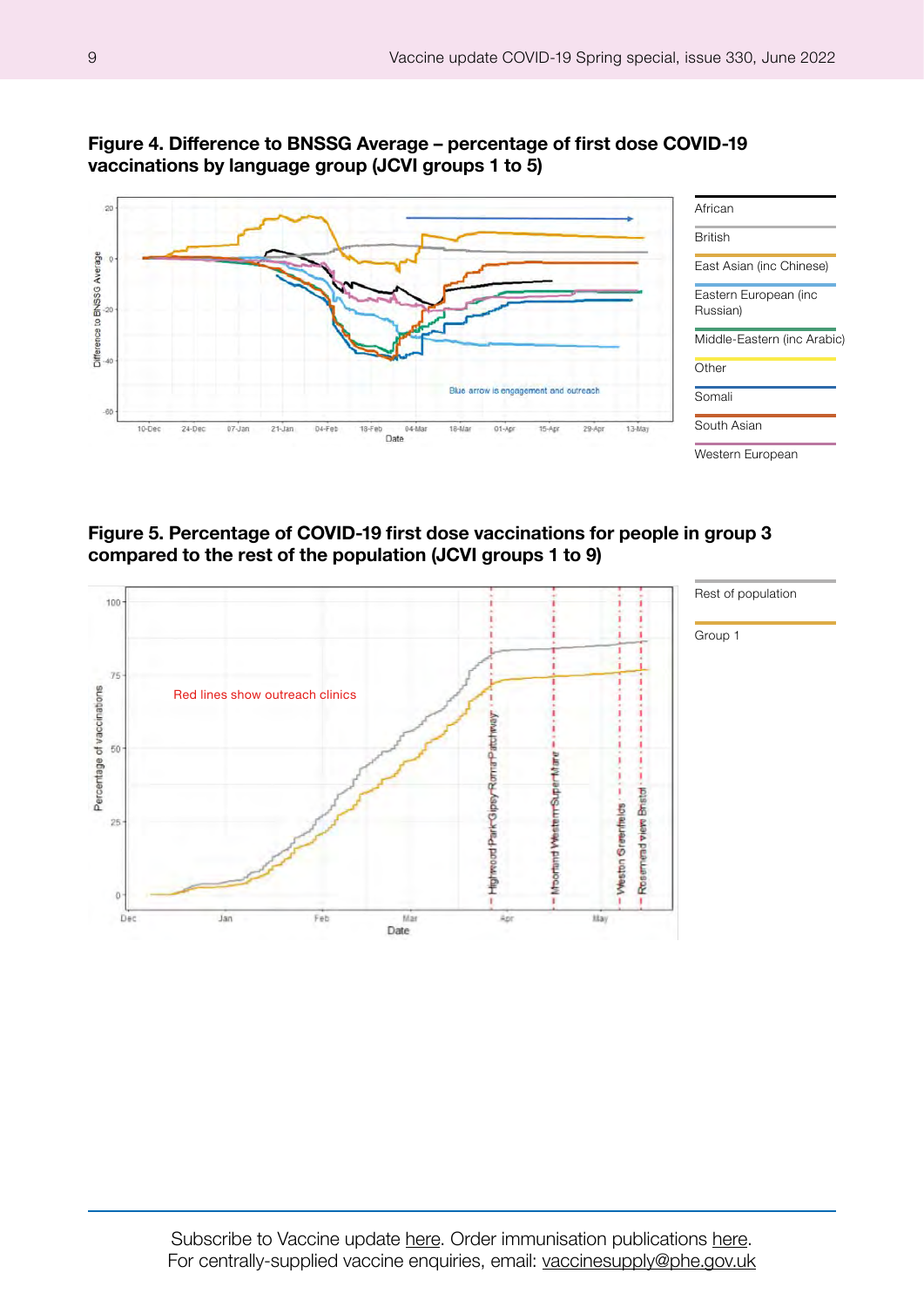<span id="page-9-0"></span>

| <b>Priority Sub-Group</b>        | Vaccination uptake (to 17 May 2021) |
|----------------------------------|-------------------------------------|
| Learning disabilities*           | 87.6% (above BNSSG average)         |
| Physical disabilities*           | 90.3% (above BNSSG average)         |
| Physical and sensory impairment* | 92.3% (above BNSSG average)         |
| Severe mental illness*           | 80.7% (below BNSSG average)         |
| Drug and alcohol dependence*     | 76.5% (below BNSSG average)         |

#### **Table 4. Uptake rates in priority group 5 sub-groups JCVI cohorts 1 to 9, to 17 May 2021.**

 \*Learning disability identified by fields "learning\_dis", "qof\_learningdis" in the system wide dataset attributes table, physical disability identified by fields "phys\_disability", "cc\_hemiplehia", "amputations" in the system wide dataset attributes table, physical and sensory impairment identified by fields "visual\_impair", "hearing\_impair", "macular\_degen" in the system wide dataset attributes table, severe mental illness identified by field "qof\_mental" in the system wide dataset attributes table, drug and alcohol dependence identified by "dep\_alcohol", "dep\_opioid", "dep\_cocaine", "dep\_cannabis", "dep\_benzo", "dep\_other" in the system wide dataset attributes table. NB SWD indicates a person has ever had a problem, not necessarily currently

#### **Successes and challenges**

Partnership working between multiple stakeholders, and giving communities greater ownership, alongside an evidence-based, tailored approach to different subgroups have been critical. This programme has also been responsive to developing needs and review of the data. Successful approaches for some subgroups did not have the same impact in others. The programme has deepened its understanding of the challenges both in accessibility and acceptability of vaccination for these populations, and routes of engagement. It's recognised that maximising uptake must remain a priority, and evaluation work will feed into this, and other vaccination/healthcare programmes.

Key findings that informed the planning included the Citizen's panel December 2020. This showed a significant minority of around 10% said they were either unlikely to accept vaccination, or unsure. It demonstrated that locally people make vaccine decisions on a range of factors, these vary by group, and are summarised below:

#### **Drivers and barriers to vaccination identified in local insight work**

| <b>Drivers for vaccination</b>                                                                                                                                                  | <b>Barriers to vaccination</b>                                                                                                                                                                                                                |
|---------------------------------------------------------------------------------------------------------------------------------------------------------------------------------|-----------------------------------------------------------------------------------------------------------------------------------------------------------------------------------------------------------------------------------------------|
| prosocial approach (protection of others)<br>protection of self<br>community influence<br>$\bullet$<br>practicalities: clinic locations, GP access<br>information (and sources) | safety concerns<br>lack of information<br>accessibility of vaccination<br>acceptability or practicality of vaccination locations<br>vaccine misconceptions<br>fertility concerns<br>mistrust of government or other official<br>organisations |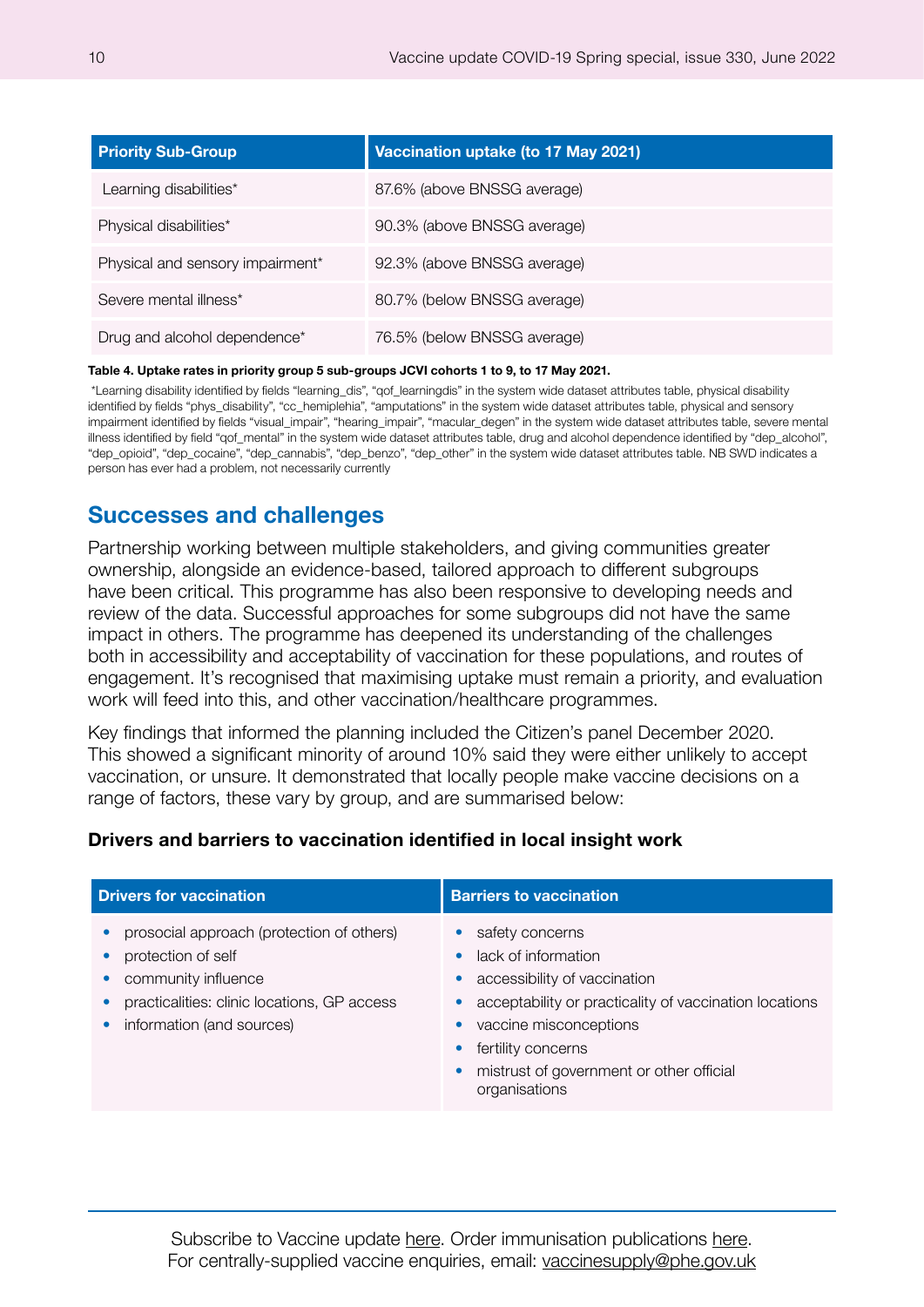<span id="page-10-0"></span>The biggest factor in someone's decision is speaking with trusted family and friends, as shown in this survey conducted at an outreach clinic.

#### **Survey responses to "What helped you decide to get vaccinated at the outreach vaccination centre?"**



Offered vaccine previously

All respondents

## **Engagement and communication strategies in the Maximising Uptake COVID-19 Vaccination programme**

**Engagement and communications methods**

Community champions (>100 people with influence from BME and deprived communities etc) trained on COVID-19 and vaccines

MECC approach training people in libraries, one stop shop (local authority), street care

Written and video information in other languages

6 short videos with community leaders from ethnic minority communities sharing personal experience of how they'd been affected by COVID-19, worries about vaccination

Templated posters for fast turnaround production to be used locally – e.g. in clinics encouraging people to share their vaccination experiences; publicity for walk ins; can include community leader quotes

Language hub on the Healthier Together website of trusted resources in 22 different languages

Revised wording of COVID-19 vaccine appointment text message invitations from PCNs using more positively-framed language and translated to 8 languages

Webinars developed for ethnic minority and disabled communities, and addressing concerns for pregnancy, breast feeding & fertility, but accessible for all demographics

Small scale webinars run by communities in own languages – such as in Somali community and by House of Praise, by local PCNs prior to 1st dose clinics also helped to allay concerns and get people signing up for vaccinations once they became eligible

Videos and leaflets in different languages

Community-led videos made by organisations embedded within local communities, often in community language

Vaccinated: pull-up banners and posters encouraging people to share their experience of being vaccinated with family and friends will be available at all vaccination clinics

Subscribe to Vaccine update [here.](https://public.govdelivery.com/accounts/UKHPA/subscribers/new?preferences=true) Order immunisation publications [here.](https://www.healthpublications.gov.uk/Home.html) For centrally-supplied vaccine enquiries, email: [vaccinesupply@phe.gov.uk](mailto:vaccinesupply%40phe.gov.uk?subject=)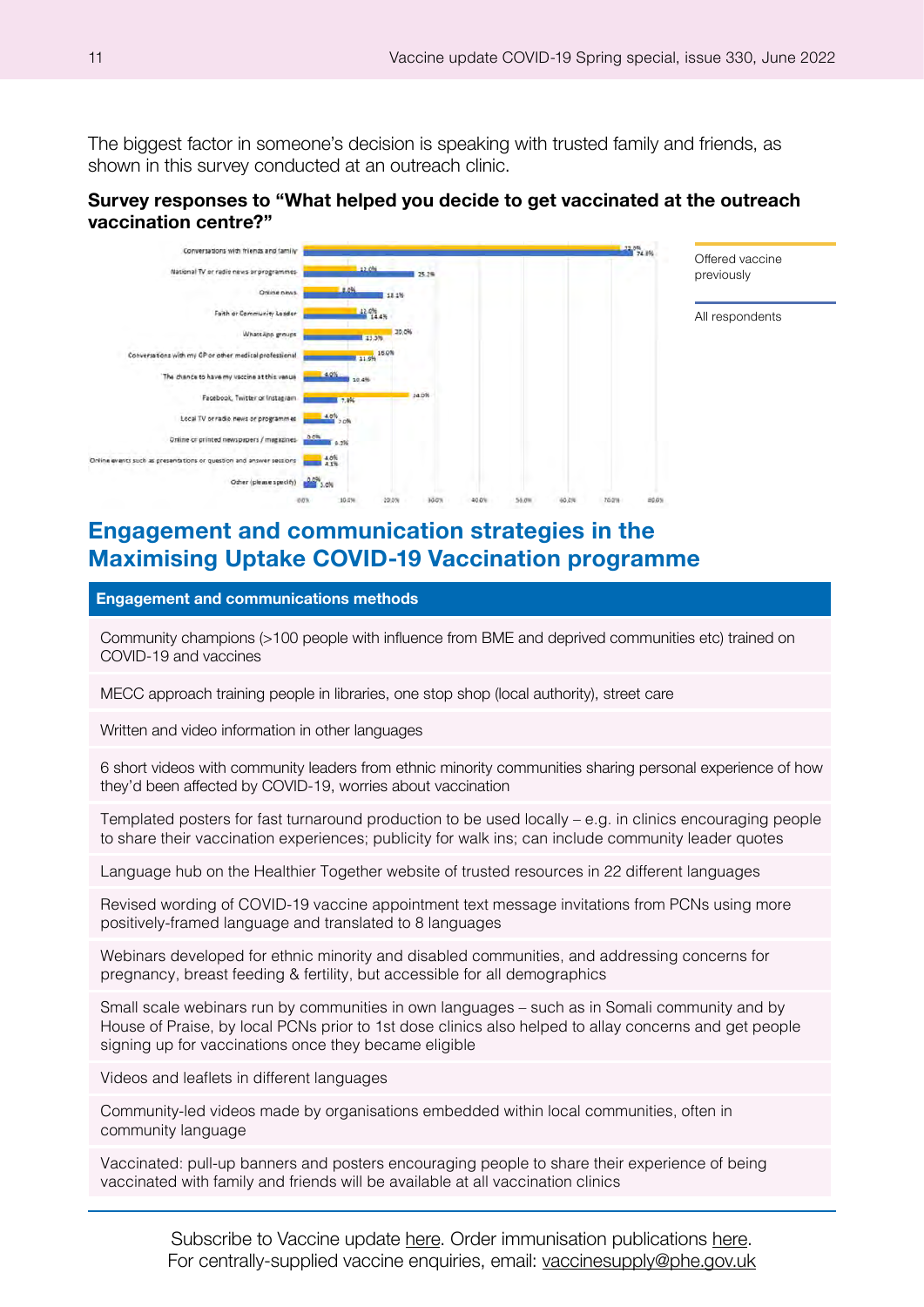## <span id="page-11-0"></span>**Resources**

## **Green book on Immunisation chapter 14a COVID-19** ([Weblink 1\)](https://www.gov.uk/government/publications/covid-19-the-green-book-chapter-14a)

This chapter has been updated 22 times, please see details of the last 2 updates here:

#### **1. 28 February 2022**

Updated to include: approval of Novavax, clarification around deferral after COVID-19 infection, one-off programme for 5 to 11 year olds who are not in clinical risk groups, advice on use of the paediatric formulation in those aged 12 years, spring booster recommendations (including flexibility around timing) and expectations for an autumn booster, clarification of the management of individuals with a history of allergic reactions, updated advice on management of people who have ITP following vaccination.

#### **2. 12 January 2022**

Updated background to include latest data on vaccine effectiveness and booster safety; clarified and corrected chronology of booster advice. Clarified clinical advice about vaccination of 5 to 11 year olds at high risk: interchangeability of adult, fractional and paediatric doses; management of 5 to 11 year olds who are about to become immunosuppressed; advice on third primary doses for severe immunosuppression, including updated definitions for severe immunosuppression for younger children.

## **Resources for eligible patients, their parents and carers**



**Spring booster for people over 75, adult resident in care homes and those over 12 years of age who are immunosuppressed** [\(Weblink 42\)](https://www.gov.uk/government/publications/covid-19-vaccination-spring-booster-resources)

Product code: C22F80EN

| <b>Accessible Documents</b>                              |                     |                                                                   |                                          |  |  |
|----------------------------------------------------------|---------------------|-------------------------------------------------------------------|------------------------------------------|--|--|
| <b>Title of publication</b>                              | <b>Product code</b> | Link to order print/<br>download on Health<br><b>Publications</b> | Link to view/download<br>on .Gov website |  |  |
| COVID-19 spring booster quide for over 75s – large print | C22F80ENLP          | Weblink 32                                                        | Weblink 31                               |  |  |
| COVID-19 spring booster quide for over 75s – braille     | C22F80ENBR          | Weblink 33                                                        | Weblink 31                               |  |  |
| COVID-19 spring booster quide for over 75s - BSL         | C22F80ENBSL         | Weblink 34                                                        | Weblink 31                               |  |  |
| COVID-19 spring booster quide for over 75s – audio       | C22F80ENAU          | Weblink 35                                                        | Weblink 31                               |  |  |

Subscribe to Vaccine update [here.](https://public.govdelivery.com/accounts/UKHPA/subscribers/new?preferences=true) Order immunisation publications [here.](https://www.healthpublications.gov.uk/Home.html) For centrally-supplied vaccine enquiries, email: [vaccinesupply@phe.gov.uk](mailto:vaccinesupply%40phe.gov.uk?subject=)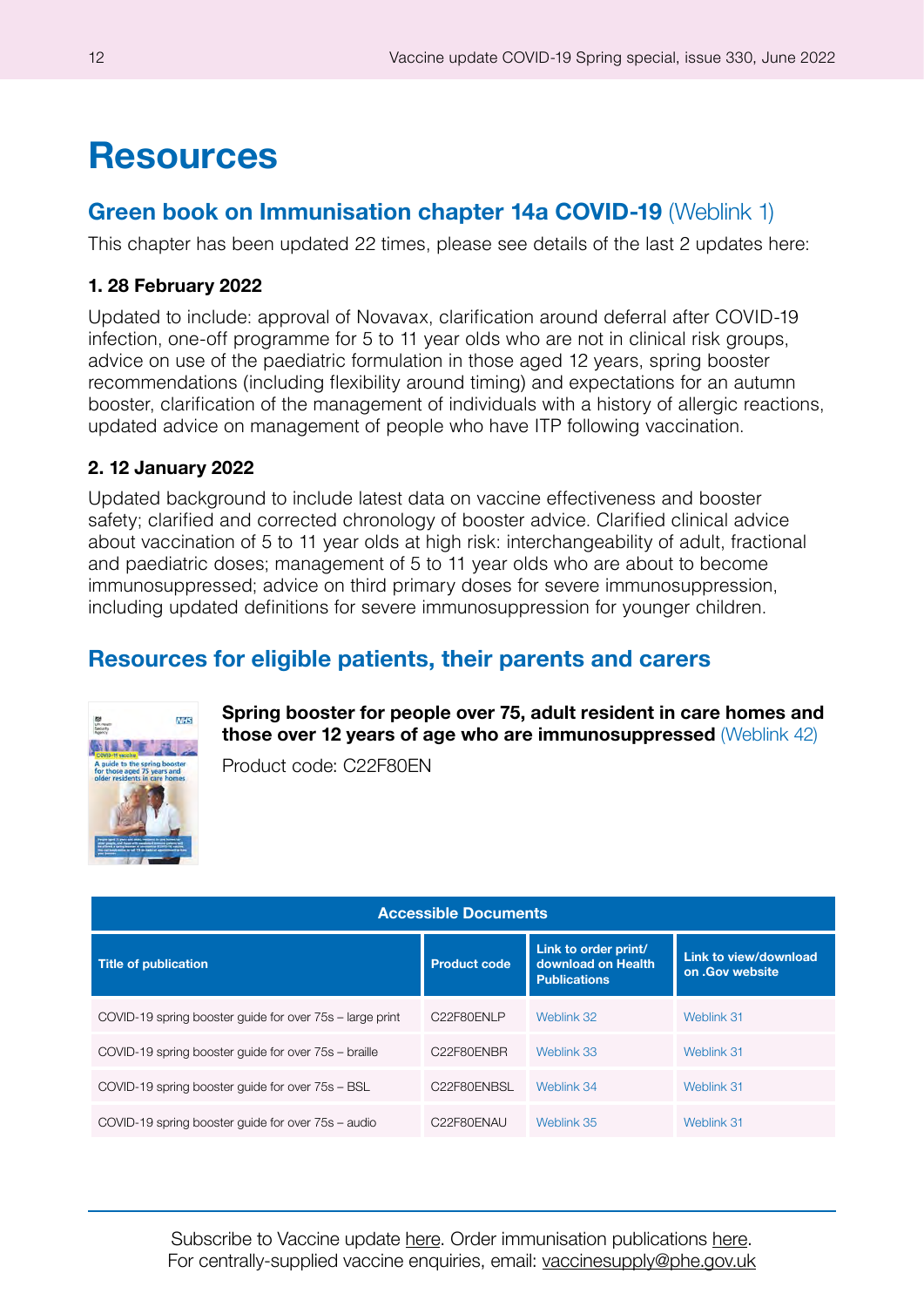| <b>Translated Documents</b>                                                            |                     |                                                                   |                                                     |  |
|----------------------------------------------------------------------------------------|---------------------|-------------------------------------------------------------------|-----------------------------------------------------|--|
| <b>Title of publication</b>                                                            | <b>Product code</b> | Link to order print/<br>download on Health<br><b>Publications</b> | Link to view/<br>download on<br><b>.Gov website</b> |  |
| COVID-19 spring booster guide for people over 75 – Albanian                            | C22F80AL            | Weblink 2                                                         | Weblink 31                                          |  |
| COVID-19 spring booster guide for people over 75 – Arabic                              | C22F80AR            | Weblink 3                                                         | Weblink 31                                          |  |
| COVID-19 spring booster guide for people over 75 – Bengali                             | C22F80EN            | Weblink 4                                                         | Weblink 31                                          |  |
| COVID-19 spring booster guide for people over 75 - Bulgarian                           | C22F80BUL           | Weblink 5                                                         | Weblink 31                                          |  |
| COVID-19 spring booster guide for people over 75 – Chinese (simplified)                | C22F80CH            | Weblink 6                                                         | Weblink 31                                          |  |
| COVID-19 spring booster guide for people over 75 - Chinese<br>(traditional, Cantonese) | C22F80TCH           | Weblink 7                                                         | Weblink 31                                          |  |
| COVID-19 spring booster guide for people over 75 – Estonian                            | C22F80EST           | Weblink 8                                                         | Weblink 31                                          |  |
| COVID-19 spring booster guide for people over 75 - Farsi                               | C22F80FA            | Weblink 9                                                         | Weblink 31                                          |  |
| COVID-19 spring booster guide for people over 75 - French                              | C22F80FR            | Weblink 10                                                        | Weblink 31                                          |  |
| COVID-19 spring booster guide for people over 75 – Greek                               | C22F80GR            | Weblink 11                                                        | Weblink 31                                          |  |
| COVID-19 spring booster guide for people over 75 – Gujarati                            | C22F80GU            | Weblink 12                                                        | Weblink 31                                          |  |
| COVID-19 spring booster guide for people over 75 - Hindi                               | C22F80HI            | Weblink 13                                                        | Weblink 31                                          |  |
| COVID-19 spring booster guide for people over 75 - Latvian                             | C22F80LA            | Weblink 14                                                        | Weblink 31                                          |  |
| COVID-19 spring booster guide for people over 75 - Lithuanian                          | C22F80LI            | Weblink 15                                                        | Weblink 31                                          |  |
| COVID-19 spring booster guide for people over 75 - Panjabi                             | C22F80PAN           | Weblink 16                                                        | Weblink 31                                          |  |
| COVID-19 spring booster guide for people over 75 - Pashto                              | C22F80PAS           | Weblink 17                                                        | Weblink 31                                          |  |
| COVID-19 spring booster guide for people over 75 – Polish                              | C22F80POL           | Weblink 18                                                        | Weblink 31                                          |  |
| COVID-19 spring booster guide for people over 75 - Portuguese                          | C22F80PT            | Weblink 19                                                        | Weblink 31                                          |  |
| COVID-19 spring booster guide for people over 75 - Romanian                            | C22F80RO            | Weblink 20                                                        | Weblink 31                                          |  |
| COVID-19 spring booster guide for people over 75 - Romany                              | C22F80RA            | Weblink 21                                                        | Weblink 31                                          |  |
| COVID-19 spring booster guide for people over 75 - Russian                             | C22F80RU            | Weblink 22                                                        | Weblink 31                                          |  |
| COVID-19 spring booster guide for people over 75 - Somali                              | C22F80SO            | Weblink 23                                                        | Weblink 31                                          |  |
| COVID-19 spring booster guide for people over 75 - Spanish                             | C22F80ES            | Weblink 24                                                        | Weblink 31                                          |  |
| COVID-19 spring booster guide for people over 75 - Tagalog                             | C22F80TG            | Weblink 25                                                        | Weblink 31                                          |  |
| COVID-19 spring booster guide for people over 75 - Turkish                             | C22F80TR            | Weblink 26                                                        | Weblink 31                                          |  |
| COVID-19 spring booster guide for people over 75 - Twi                                 | C22F80TW            | Weblink 27                                                        | Weblink 31                                          |  |
| COVID-19 spring booster guide for people over 75 - Ukrainian                           | <b>C22F80UK</b>     | Weblink 28                                                        | Weblink 31                                          |  |
| COVID-19 spring booster guide for people over 75 - Urdu                                | <b>C22F80UK</b>     | Weblink 29                                                        | Weblink 31                                          |  |
| COVID-19 spring booster guide for people over 75 - Yiddish                             | C22F80YI            | Weblink 30                                                        | Weblink 31                                          |  |

Subscribe to Vaccine update [here.](https://www.healthpublications.gov.uk/Home.html) Order immunisation publications here. For centrally-supplied vaccine enquiries, email: [vaccinesupply@phe.gov.uk](mailto:vaccinesupply%40phe.gov.uk?subject=)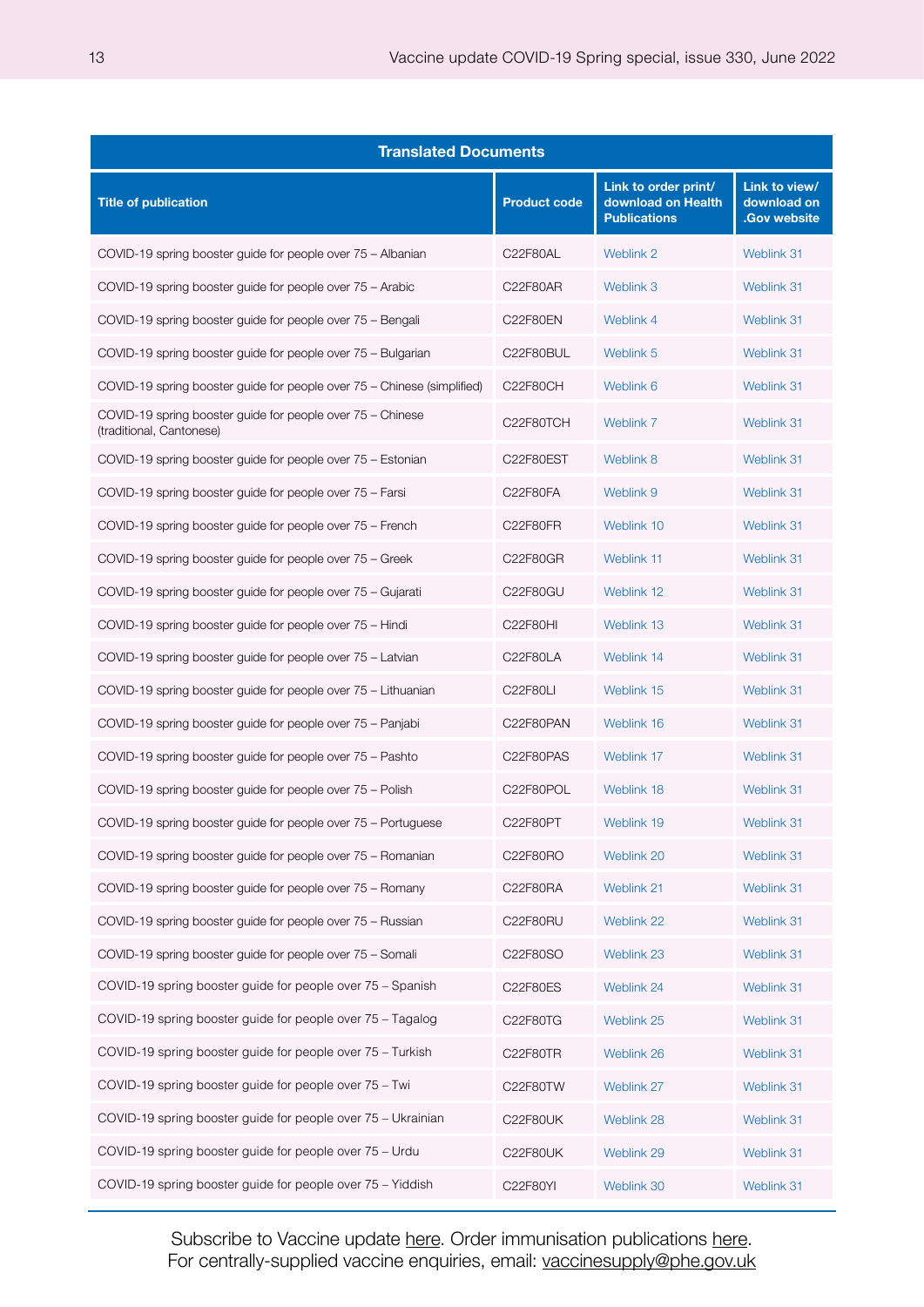

#### **COVID-19 vaccination guide for parents of children 5 to 11 years of age leaflet** [\(Weblink 36\)](https://www.gov.uk/government/publications/covid-19-vaccination-resources-for-children-aged-5-to-11-years)

Product code: C22511EN

| <b>Accessible Documents</b>                                                            |                          |                                                        |                                          |  |  |
|----------------------------------------------------------------------------------------|--------------------------|--------------------------------------------------------|------------------------------------------|--|--|
| <b>Title of publication</b>                                                            | <b>Product code</b>      | Link to order print/download<br>on Health Publications | Link to view/download<br>on .Gov website |  |  |
| COVID-19 vaccination quide for parents<br>of children aged 5 to 11 years - large print | C22511ENLP               | Weblink 37                                             | Weblink 41                               |  |  |
| COVID-19 vaccination guide for parents<br>of children aged 5 to 11 years - braille     | C22511ENBR               | Weblink 38                                             | Weblink 41                               |  |  |
| COVID-19 vaccination guide for parents<br>of children aged 5 to 11 years - BSL         | C <sub>22511</sub> ENBSL | Weblink 39                                             | Weblink 41                               |  |  |
| COVID-19 vaccination guide for parents<br>of children aged 5 to 11 years - audio       | C22511ENAU               | Weblink 40                                             | Weblink 41                               |  |  |

| <b>Translated Documents</b>                                                                                 |           |                                                                                |                                                    |  |
|-------------------------------------------------------------------------------------------------------------|-----------|--------------------------------------------------------------------------------|----------------------------------------------------|--|
| <b>Title of publication</b>                                                                                 |           | <b>Link to</b><br>order print/<br>download<br>on Health<br><b>Publications</b> | Link to view/<br>download on<br><b>Gov website</b> |  |
| COVID-19 vaccination guide for parents of children aged 5 to 11 years - Albanian                            | C22511AL  | Weblink 122                                                                    | Weblink 36                                         |  |
| COVID-19 vaccination guide for parents of children aged 5 to 11 years - Arabic                              | C22511AR  | Weblink 123                                                                    | Weblink 36                                         |  |
| COVID-19 vaccination quide for parents of children aged 5 to 11 years - Bengali                             | C22511BEN | Weblink 124                                                                    | Weblink 36                                         |  |
| COVID-19 vaccination guide for parents of children aged 5 to 11 years<br>- Bulgarian                        | C22511BUL | Weblink 125                                                                    | Weblink 36                                         |  |
| COVID-19 vaccination guide for parents of children aged 5 to 11 years<br>- Chinese (simplified)             | C22511CH  | Weblink 126                                                                    | Weblink 36                                         |  |
| COVID-19 vaccination guide for parents of children aged 5 to 11 years<br>- Chinese (traditional, Cantonese) | C22511TCH | Weblink 127                                                                    | Weblink 36                                         |  |
| COVID-19 vaccination guide for parents of children aged 5 to 11 years - Estonian                            | C22511EST | Weblink 128                                                                    | Weblink 36                                         |  |
| COVID-19 vaccination quide for parents of children aged 5 to 11 years - Farsi                               | C22511FA  | Weblink 129                                                                    | Weblink 36                                         |  |
| COVID-19 vaccination guide for parents of children aged 5 to 11 years - French                              | C22511FR  | Weblink 130                                                                    | Weblink 36                                         |  |
| COVID-19 vaccination guide for parents of children aged 5 to 11 years - Greek                               | C22511GR  | Weblink 131                                                                    | Weblink 36                                         |  |
| COVID-19 vaccination guide for parents of children aged 5 to 11 years - Gujarati                            | C22511GU  | Weblink 132                                                                    | Weblink 36                                         |  |
| COVID-19 vaccination guide for parents of children aged 5 to 11 years - Hindi                               | C22511HI  | Weblink 133                                                                    | Weblink 36                                         |  |

Subscribe to Vaccine update [here.](https://www.healthpublications.gov.uk/Home.html) Order immunisation publications here. For centrally-supplied vaccine enquiries, email: [vaccinesupply@phe.gov.uk](mailto:vaccinesupply%40phe.gov.uk?subject=)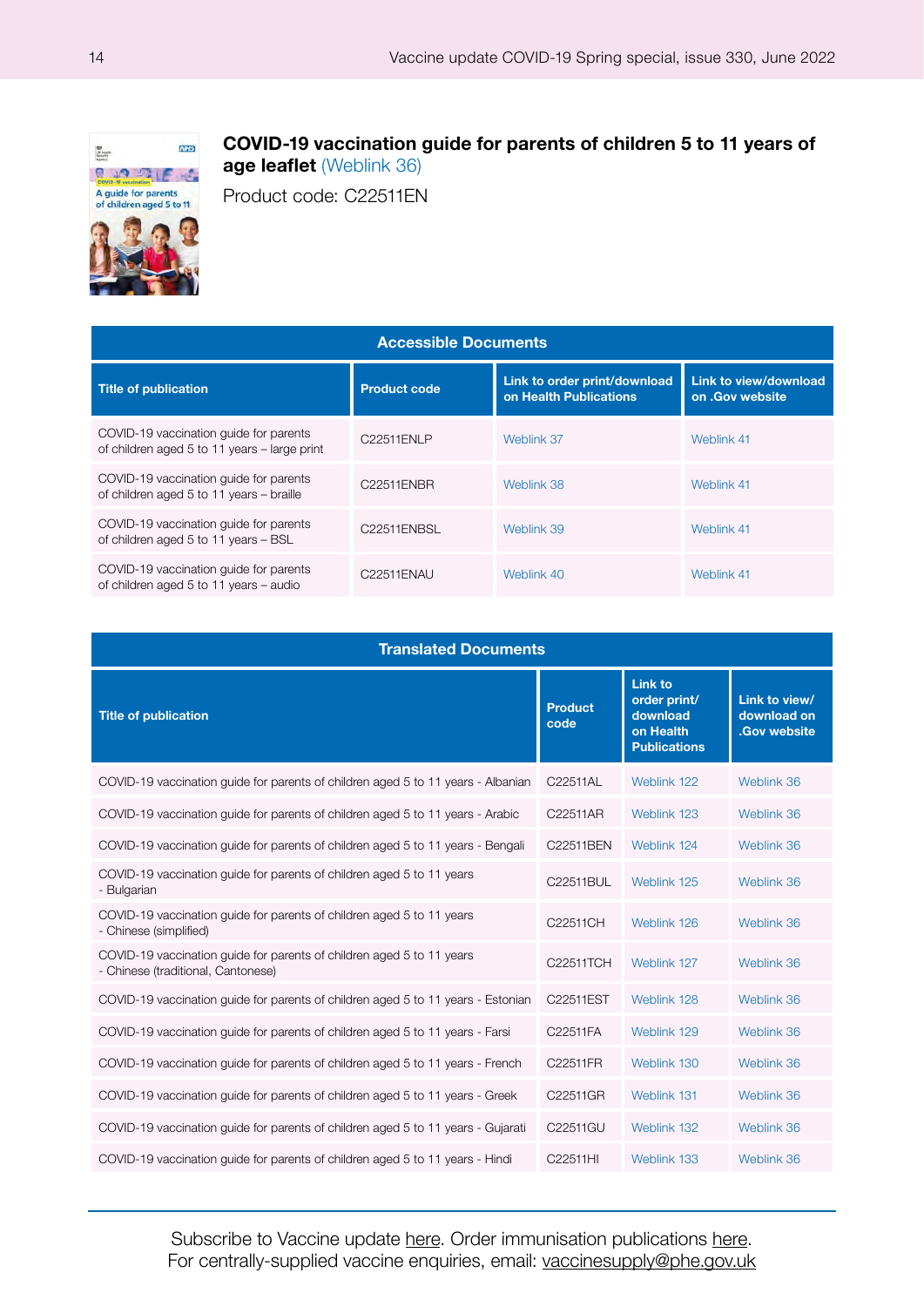| <b>Translated Documents</b>                                                           |                        |                                                                                |                                                    |
|---------------------------------------------------------------------------------------|------------------------|--------------------------------------------------------------------------------|----------------------------------------------------|
| <b>Title of publication</b>                                                           | <b>Product</b><br>code | <b>Link to</b><br>order print/<br>download<br>on Health<br><b>Publications</b> | Link to view/<br>download on<br><b>Gov website</b> |
| COVID-19 vaccination guide for parents of children aged 5 to 11 years<br>- Latvian    | C22511LAV              | Weblink 134                                                                    | Weblink 36                                         |
| COVID-19 vaccination guide for parents of children aged 5 to 11 years<br>- Lithuanian | C22511LI               | Weblink 135                                                                    | Weblink 36                                         |
| COVID-19 vaccination guide for parents of children aged 5 to 11 years<br>- Panjabi    | C22511PAN              | Weblink 136                                                                    | Weblink 36                                         |
| COVID-19 vaccination guide for parents of children aged 5 to 11 years<br>- Pashto     | C22511PAS              | Weblink 137                                                                    | Weblink 36                                         |
| COVID-19 vaccination guide for parents of children aged 5 to 11 years<br>- Polish     | C22511POL              | Weblink 138                                                                    | Weblink 36                                         |
| COVID-19 vaccination guide for parents of children aged 5 to 11 years<br>- Portuguese | C22511PT               | Weblink 139                                                                    | Weblink 36                                         |
| COVID-19 vaccination guide for parents of children aged 5 to 11 years<br>- Romanian   | C22511RO               | Weblink 140                                                                    | Weblink 36                                         |
| COVID-19 vaccination guide for parents of children aged 5 to 11 years<br>- Romany     | C22511RA               | Weblink 141                                                                    | Weblink 36                                         |
| COVID-19 vaccination guide for parents of children aged 5 to 11 years<br>- Russian    | C22511RU               | Weblink 142                                                                    | Weblink 36                                         |
| COVID-19 vaccination guide for parents of children aged 5 to 11 years<br>- Somali     | C22511SO               | Weblink 143                                                                    | Weblink 36                                         |
| COVID-19 vaccination guide for parents of children aged 5 to 11 years<br>- Spanish    | C22511ES               | Weblink 144                                                                    | Weblink 36                                         |
| COVID-19 vaccination guide for parents of children aged 5 to 11 years<br>- Tagalog    | C22511TG               | Weblink 145                                                                    | Weblink 36                                         |
| COVID-19 vaccination guide for parents of children aged 5 to 11 years<br>- Turkish    | C22511TR               | Weblink 146                                                                    | Weblink 36                                         |
| COVID-19 vaccination guide for parents of children aged 5 to 11 years<br>- Twi        | C22511TW               | Weblink 147                                                                    | Weblink 36                                         |
| COVID-19 vaccination quide for parents of children aged 5 to 11 years<br>- Ukrainian  | C22511UK               | Weblink 148                                                                    | Weblink 36                                         |
| COVID-19 vaccination guide for parents of children aged 5 to 11 years<br>- Urdu       | C22511UR               | Weblink 149                                                                    | Weblink 36                                         |
| COVID-19 vaccination guide for parents of children aged 5 to 11 years<br>- Yiddish    | C22511YI               | Weblink 150                                                                    | Weblink 36                                         |

Subscribe to Vaccine update [here.](https://www.healthpublications.gov.uk/Home.html) Order immunisation publications here. For centrally-supplied vaccine enquiries, email: [vaccinesupply@phe.gov.uk](mailto:vaccinesupply%40phe.gov.uk?subject=)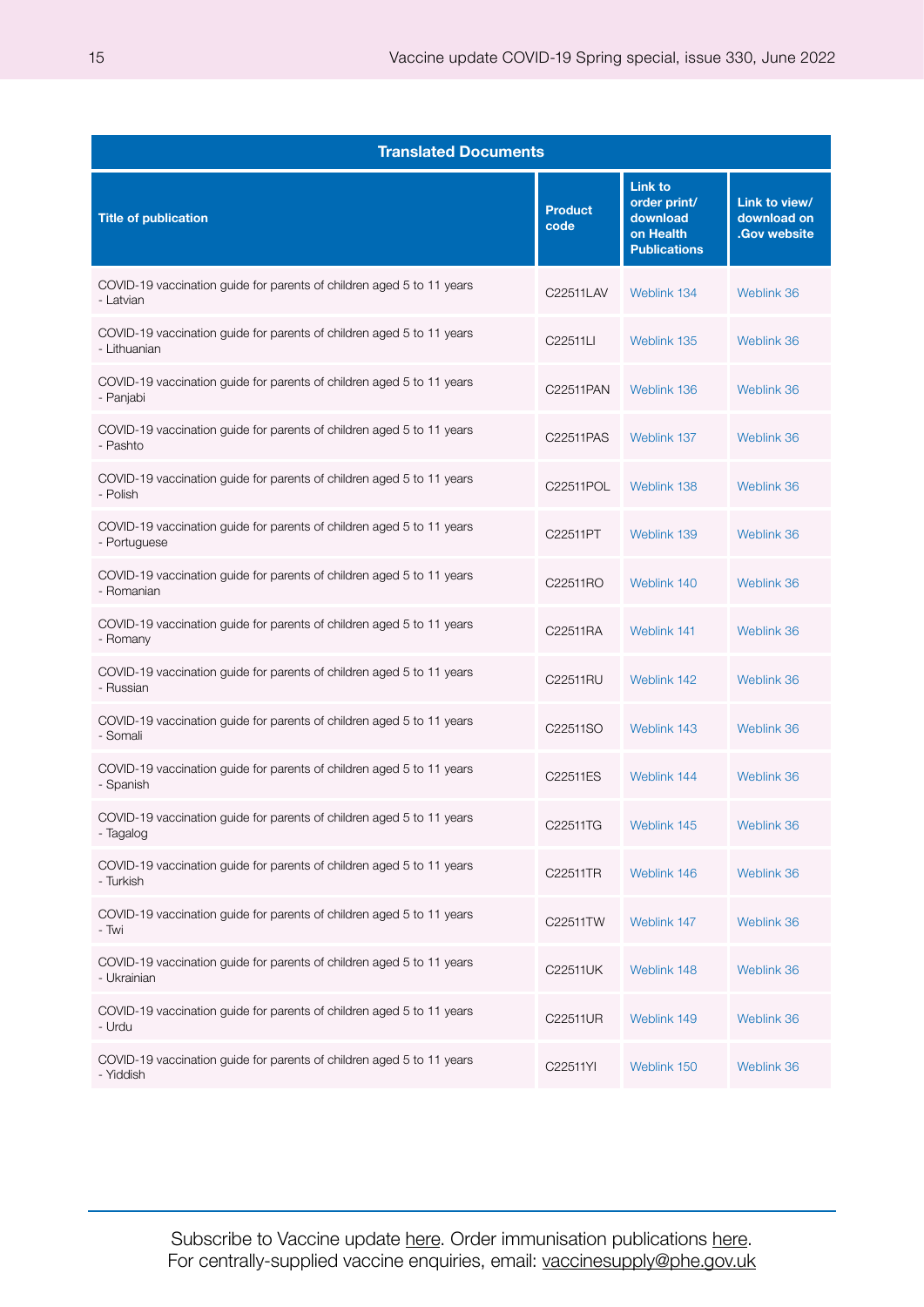#### **What to expect after your child's COVID-19 vaccination ([Weblink 73\)](https://www.healthpublications.gov.uk/ViewArticle.html?sp=Swhattoexpectafteryourchildscovid19vaccination)**

Product code: C22W511EN

| <b>Translated Documents</b>                                                                                                   |                     |                                                                   |                                                     |  |  |
|-------------------------------------------------------------------------------------------------------------------------------|---------------------|-------------------------------------------------------------------|-----------------------------------------------------|--|--|
| <b>Title of publication</b>                                                                                                   | <b>Product code</b> | Link to order print/<br>download on Health<br><b>Publications</b> | Link to view/<br>download on<br><b>.Gov website</b> |  |  |
| What to expect after your COVID-19 vaccination – guide for<br>parents 5 to 11 years of age - Albanian                         | C22W511AL           | Weblink 43                                                        | Weblink 72                                          |  |  |
| What to expect after your COVID-19 vaccination – guide for<br>parents 5 to 11 years of age – Arabic                           | C22W511AR           | <b>Weblink 44</b>                                                 | Weblink 72                                          |  |  |
| What to expect after your COVID-19 vaccination – guide for<br>parents 5 to 11 years of age - Bengali                          | C22W511BEN          | Weblink 45                                                        | Weblink 72                                          |  |  |
| What to expect after your COVID-19 vaccination – guide for<br>parents 5 to 11 years of age - Bulgarian                        | C22W511BUL          | Weblink 46                                                        | Weblink 72                                          |  |  |
| What to expect after your COVID-19 vaccination – guide for<br>parents 5 to 11 years of age - Chinese                          | C22W511CH           | Weblink 47                                                        | Weblink 72                                          |  |  |
| What to expect after your COVID-19 vaccination - quide for<br>parents 5 to 11 years of age - Chinese (traditional, Cantonese) | C22W511TCH          | Weblink 48                                                        | Weblink 72                                          |  |  |
| What to expect after your COVID-19 vaccination – guide for<br>parents 5 to 11 years of age - Estonian                         | C22W511EST          | Weblink 49                                                        | Weblink 72                                          |  |  |
| What to expect after your COVID-19 vaccination - quide for<br>parents 5 to 11 years of age - Farsi                            | C22W511FA           | Weblink 50                                                        | Weblink 72                                          |  |  |
| What to expect after your COVID-19 vaccination – guide for<br>parents 5 to 11 years of age - French                           | C22W511FR           | Weblink 51                                                        | Weblink 72                                          |  |  |
| What to expect after your COVID-19 vaccination – guide for<br>parents 5 to 11 years of age - Greek                            | C22W511GR           | Weblink 52                                                        | Weblink 72                                          |  |  |
| What to expect after your COVID-19 vaccination – guide for<br>parents 5 to 11 years of age - Gujarati                         | C22W511GU           | Weblink 53                                                        | Weblink 72                                          |  |  |
| What to expect after your COVID-19 vaccination – guide for<br>parents 5 to 11 years of age - Hindi                            | C22W511HI           | Weblink 54                                                        | Weblink 72                                          |  |  |
| What to expect after your COVID-19 vaccination – guide for<br>parents 5 to 11 years of age - Latvian                          | C22W511LAV          | Weblink 55                                                        | Weblink 72                                          |  |  |
| What to expect after your COVID-19 vaccination - quide for<br>parents 5 to 11 years of age - Lithuanian                       | C22W511LI           | Weblink 56                                                        | Weblink 72                                          |  |  |
| What to expect after your COVID-19 vaccination - guide for<br>parents 5 to 11 years of age - Panjabi                          | C22W511PAN          | Weblink 57                                                        | Weblink 72                                          |  |  |
| What to expect after your COVID-19 vaccination – guide for<br>parents 5 to 11 years of age - Pashto                           | C22W511PAS          | Weblink 58                                                        | Weblink 72                                          |  |  |
| What to expect after your COVID-19 vaccination – guide for<br>parents 5 to 11 years of age - Polish                           | C22W511POL          | Weblink 59                                                        | Weblink 72                                          |  |  |
| What to expect after your COVID-19 vaccination - quide for<br>parents 5 to 11 years of age - Portuguese                       | C22W511PT           | Weblink 60                                                        | Weblink 72                                          |  |  |

Subscribe to Vaccine update [here.](https://www.healthpublications.gov.uk/Home.html) Order immunisation publications here. For centrally-supplied vaccine enquiries, email: [vaccinesupply@phe.gov.uk](mailto:vaccinesupply%40phe.gov.uk?subject=)

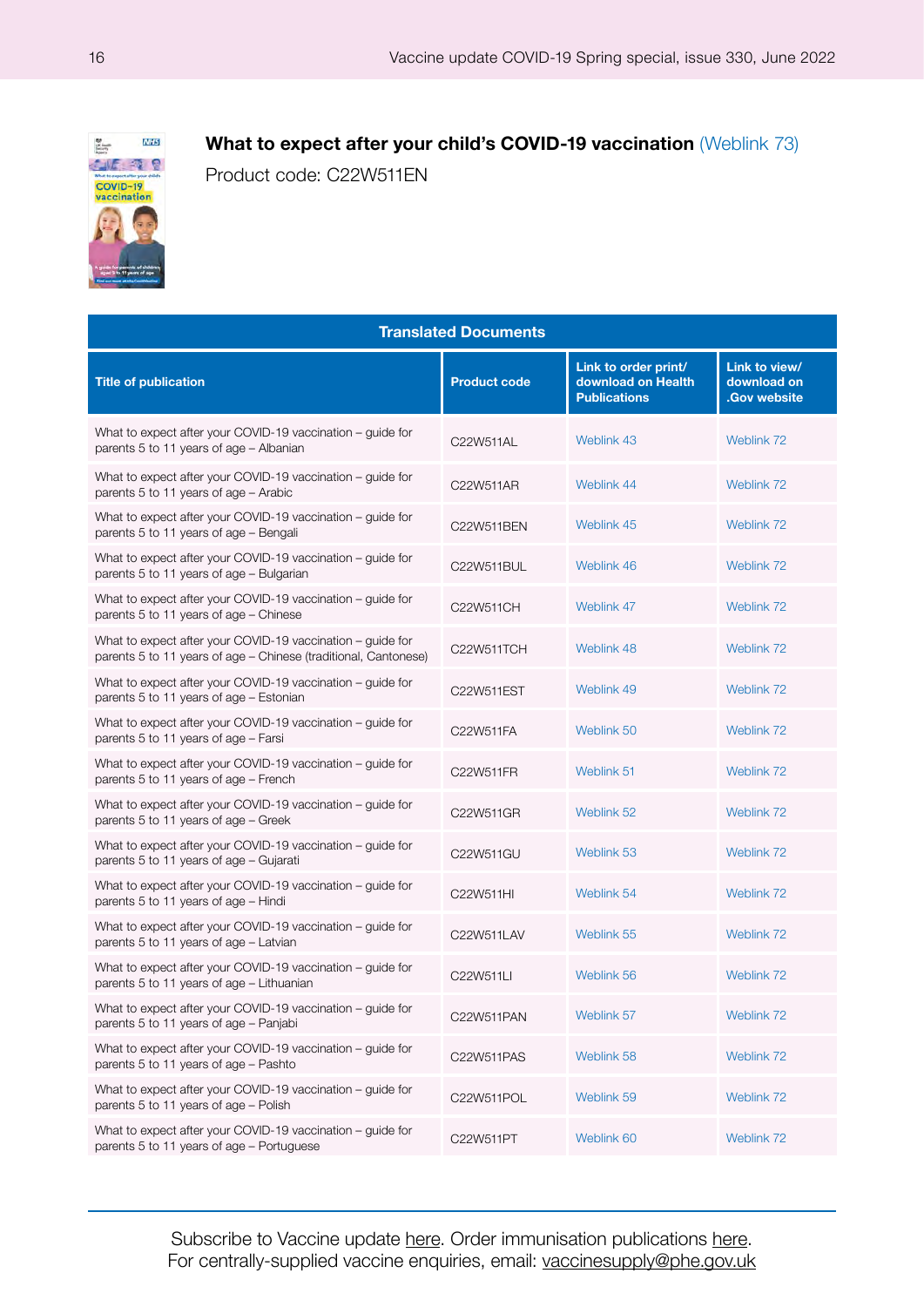| <b>Translated Documents</b>                                                                               |                                     |                                                                   |                                              |  |  |
|-----------------------------------------------------------------------------------------------------------|-------------------------------------|-------------------------------------------------------------------|----------------------------------------------|--|--|
| <b>Title of publication</b>                                                                               | <b>Product code</b>                 | Link to order print/<br>download on Health<br><b>Publications</b> | Link to view/<br>download on<br>.Gov website |  |  |
| What to expect after your COVID-19 vaccination<br>$-$ quide for parents 5 to 11 years of age $-$ Romanian | C22W511RO                           | Weblink 61                                                        | Weblink 72                                   |  |  |
| What to expect after your COVID-19 vaccination -<br>guide for parents 5 to 11 years of age - Romany       | C22W511RA                           | Weblink 62                                                        | Weblink 72                                   |  |  |
| What to expect after your COVID-19 vaccination -<br>guide for parents 5 to 11 years of age - Russian      | C22W511RU                           | Weblink 63                                                        | Weblink 72                                   |  |  |
| What to expect after your COVID-19 vaccination -<br>guide for parents 5 to 11 years of age - Somali       | C <sub>22</sub> W <sub>511</sub> SO | Weblink 64                                                        | Weblink 72                                   |  |  |
| What to expect after your COVID-19 vaccination -<br>guide for parents 5 to 11 years of age - Spanish      | C22W511ES                           | Weblink 65                                                        | Weblink 72                                   |  |  |
| What to expect after your COVID-19 vaccination -<br>guide for parents 5 to 11 years of age - Tagalog      | C22W511TG                           | Weblink 66                                                        | Weblink 72                                   |  |  |
| What to expect after your COVID-19 vaccination -<br>guide for parents 5 to 11 years of age - Turkish      | C22W511TR                           | Weblink 67                                                        | Weblink 72                                   |  |  |
| What to expect after your COVID-19 vaccination -<br>guide for parents 5 to 11 years of age - Twi          | C22W511TW                           | Weblink 68                                                        | Weblink 72                                   |  |  |
| What to expect after your COVID-19 vaccination -<br>guide for parents 5 to 11 years of age - Ukrainian    | C22W511UK                           | Weblink 69                                                        | Weblink 72                                   |  |  |
| What to expect after your COVID-19 vaccination -<br>guide for parents 5 to 11 years of age - Urdu         | C22W511UR                           | Weblink 70                                                        | Weblink 72                                   |  |  |
| What to expect after your COVID-19 vaccination -<br>quide for parents 5 to 11 years of age - Yiddish      | C22W511YI                           | Weblink 71                                                        | Weblink 72                                   |  |  |

| <b>Accessible Documents</b>                                                                              |                     |                                                                   |                                                    |  |  |
|----------------------------------------------------------------------------------------------------------|---------------------|-------------------------------------------------------------------|----------------------------------------------------|--|--|
| <b>Title of publication</b>                                                                              | <b>Product code</b> | Link to order print/<br>download on Health<br><b>Publications</b> | Link to view/<br>download on<br><b>Gov website</b> |  |  |
| What to expect after your COVID-19 vaccination -<br>quide for parents 5 to 11 years of age - large print | C22W511ENLP         | Weblink 73                                                        | Weblink 77                                         |  |  |
| What to expect after your COVID-19 vaccination -<br>quide for parents 5 to 11 years of age - braille     | C22W511ENBR         | Weblink 74                                                        | Weblink 77                                         |  |  |
| What to expect after your COVID-19 vaccination -<br>quide for parents 5 to 11 years of age - BSL         | C22W511ENBSL        | Weblink 75                                                        | Weblink 77                                         |  |  |
| What to expect after your COVID-19 vaccination -<br>quide for parents 5 to 11 years of age - audio       | C22W511ENAU         | Weblink 76                                                        | Weblink 77                                         |  |  |

Subscribe to Vaccine update [here.](https://www.healthpublications.gov.uk/Home.html) Order immunisation publications here. For centrally-supplied vaccine enquiries, email: [vaccinesupply@phe.gov.uk](mailto:vaccinesupply%40phe.gov.uk?subject=)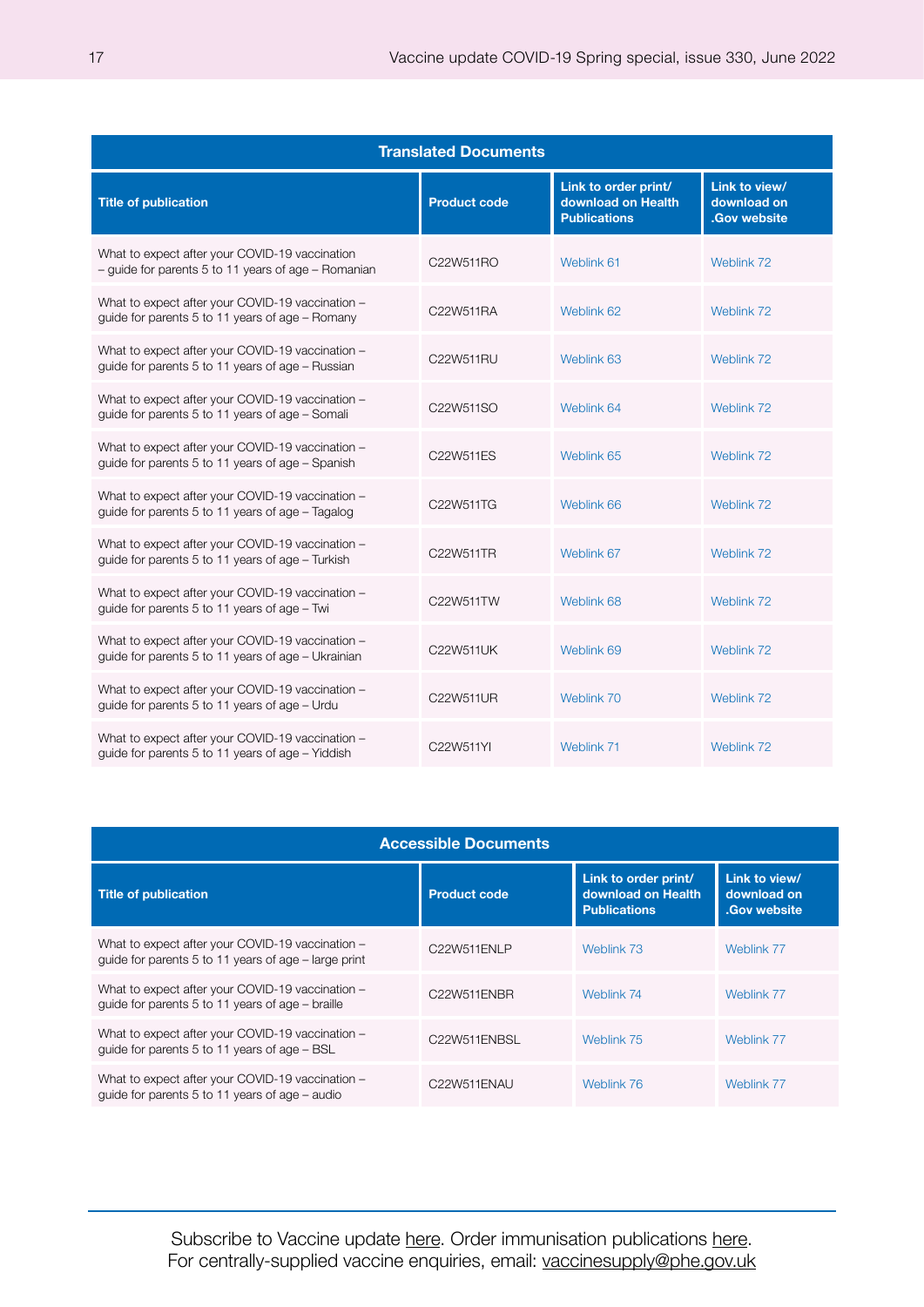

#### **A guide for parents of children aged 5 to 11 years at high risk**

This leaflet should be given to parents and carers of eligible children prior to the vaccination appointment. Paper copies of this leaflet are available to [order.](https://www.healthpublications.gov.uk/ViewArticle.html?sp=Scovid19vaccinationguideforparentsofatriskchildren) ([Weblink](https://www.healthpublications.gov.uk/ViewArticle.html?sp=Scovid19vaccinationguideforparentsofatriskchildren) 78)

[Easy-read resources](https://www.gov.uk/government/publications/covid-19-vaccination-easy-read-resources-for-children-and-young-people) ([Weblink](https://www.gov.uk/government/publications/covid-19-vaccination-easy-read-resources-for-children-and-young-people) 79) for children and young people and their parents or carers are available.

[Resources for children and young people aged 12 to 17 \(Weblink](https://www.gov.uk/government/publications/covid-19-vaccination-resources-for-children-and-young-people) 80) are available to download and order.



#### **COVID-19 vaccination for those with a weakened immune system leaflet** ([Weblink 8](https://www.gov.uk/government/publications/covid-19-vaccination-for-people-with-a-weakened-immune-system)1)

**Product code: C213DO1EN** 

| <b>Accessible Documents</b>                                               |                     |                                                                   |                                              |
|---------------------------------------------------------------------------|---------------------|-------------------------------------------------------------------|----------------------------------------------|
| <b>Title of publication</b>                                               | <b>Product code</b> | Link to order print/<br>download on Health<br><b>Publications</b> | Link to view/<br>download on<br>.Gov website |
| COVID-19 vaccine for those with a weakened<br>immune system - large print | C22WI2ENLP          | Weblink 82                                                        | Weblink 86                                   |
| COVID-19 vaccine for those with a weakened<br>immune system -braille      | C22WI2ENBR          | Weblink 83                                                        | Weblink 86                                   |
| COVID-19 vaccine for those with a weakened<br>immune system - BSL         | C22WI2ENBSL         | Weblink 84                                                        | Weblink 86                                   |
| COVID-19 vaccine for those with a weakened<br>immune system - audio       | C22WI2ENAU          | Weblink 85                                                        | Weblink 86                                   |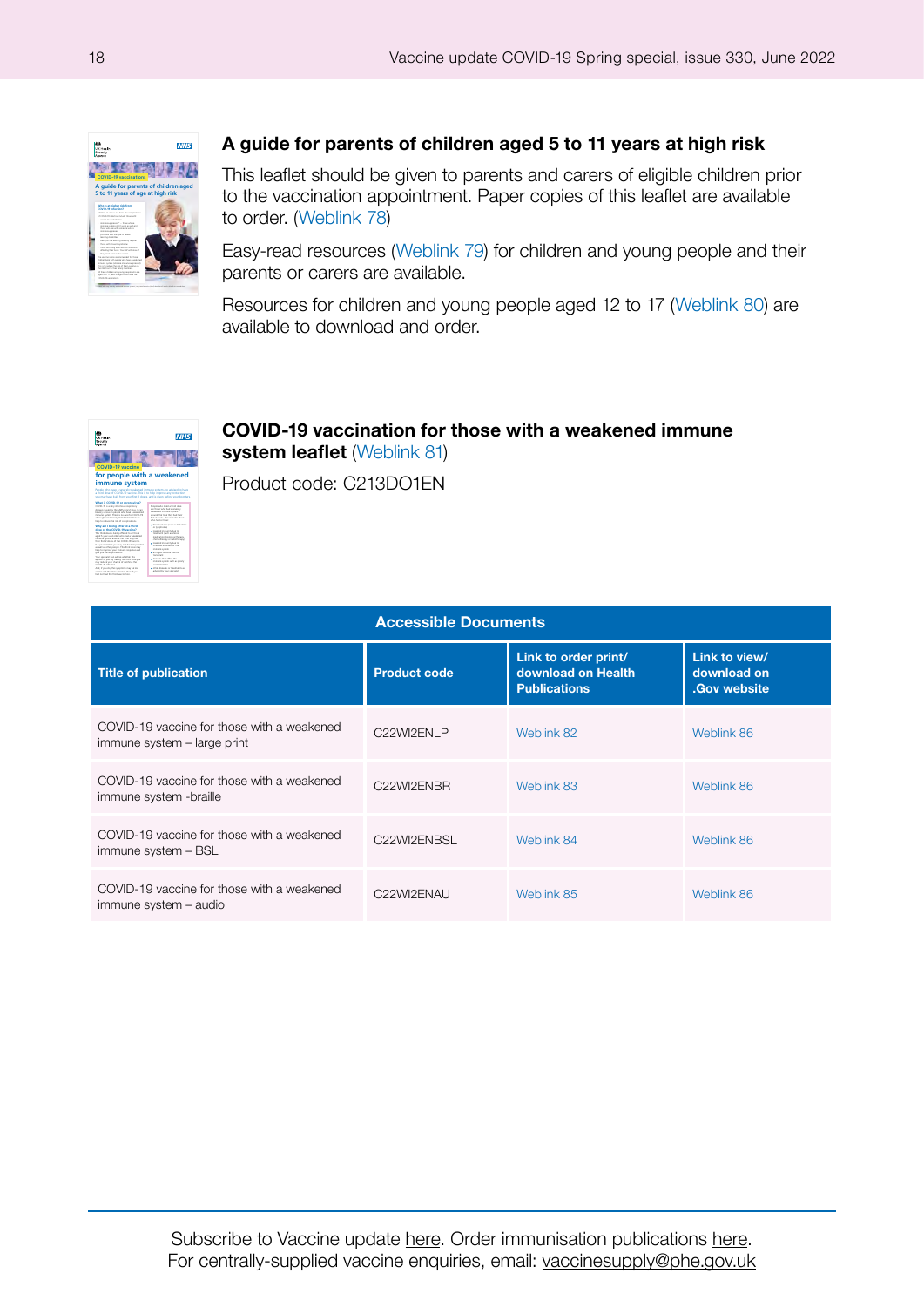| <b>Translated Documents</b>                                                                    |                                   |                                                                   |                                                     |
|------------------------------------------------------------------------------------------------|-----------------------------------|-------------------------------------------------------------------|-----------------------------------------------------|
| <b>Title of publication</b>                                                                    | <b>Product</b><br>code            | Link to order print/<br>download on<br><b>Health Publications</b> | Link to view/<br>download on<br><b>.Gov website</b> |
| COVID-19 vaccine for those with a weakened immune system - Albanian                            | C22WI2AL                          | Weblink 87                                                        | Weblink 116                                         |
| COVID-19 vaccine for those with a weakened immune system - Arabic                              | C22WI2AR                          | Weblink 88                                                        | Weblink 116                                         |
| COVID-19 vaccine for those with a weakened immune system - Bengali                             | C22WI2BEN                         | Weblink 89                                                        | Weblink 116                                         |
| COVID-19 vaccine for those with a weakened immune system - Bulgarian                           | C22WI2BUL                         | Weblink 90                                                        | Weblink 116                                         |
| COVID-19 vaccine for those with a weakened immune system - Chinese<br>(simplified)             | C22WI2CH                          | Weblink 91                                                        | Weblink 116                                         |
| COVID-19 vaccine for those with a weakened immune system - Chinese<br>(traditional, Cantonese) | C22WI2TCH                         | Weblink 92                                                        | Weblink 116                                         |
| COVID-19 vaccine for those with a weakened immune system - Estonian                            | C22WI2EST                         | Weblink 93                                                        | Weblink 116                                         |
| COVID-19 vaccine for those with a weakened immune system - Farsi                               | C <sub>22</sub> WI <sub>2FA</sub> | Weblink 94                                                        | Weblink 116                                         |
| COVID-19 vaccine for those with a weakened immune system - French                              | C22WI2FR                          | Weblink 95                                                        | Weblink 116                                         |
| COVID-19 vaccine for those with a weakened immune system - Greek                               | C22WI2GR                          | Weblink 96                                                        | Weblink 116                                         |
| COVID-19 vaccine for those with a weakened immune system - Gujarati                            | C22WI2GU                          | Weblink 97                                                        | Weblink 116                                         |
| COVID-19 vaccine for those with a weakened immune system - Hindi                               | C22WI2HI                          | Weblink 98                                                        | Weblink 116                                         |
| COVID-19 vaccine for those with a weakened immune system - Latvian                             | C22WI2LAV                         | Weblink 99                                                        | Weblink 116                                         |
| COVID-19 vaccine for those with a weakened immune system - Lithuanian                          | C22WI2LI                          | Weblink 100                                                       | Weblink 116                                         |
| COVID-19 vaccine for those with a weakened immune system - Panjabi                             | C22WI2PAN                         | Weblink 101                                                       | Weblink 116                                         |
| COVID-19 vaccine for those with a weakened immune system - Pashto                              | C22WI2PAS                         | Weblink 102                                                       | Weblink 116                                         |
| COVID-19 vaccine for those with a weakened immune system - Polish                              | C22WI2POL                         | Weblink 103                                                       | Weblink 116                                         |
| COVID-19 vaccine for those with a weakened immune system - Portuguese                          | C22WI2PT                          | Weblink 104                                                       | Weblink 116                                         |
| COVID-19 vaccine for those with a weakened immune system - Romanian                            | C22WI2RO                          | Weblink 105                                                       | Weblink 116                                         |
| COVID-19 vaccine for those with a weakened immune system - Romany                              | C22WI2RA                          | Weblink 106                                                       | Weblink 116                                         |
| COVID-19 vaccine for those with a weakened immune system - Russian                             | C22WI2RU                          | Weblink 107                                                       | Weblink 116                                         |
| COVID-19 vaccine for those with a weakened immune system - Somali                              | C22WI2SO                          | Weblink 108                                                       | Weblink 116                                         |
| COVID-19 vaccine for those with a weakened immune system - Spanish                             | C22WI2ES                          | Weblink 109                                                       | Weblink 116                                         |
| COVID-19 vaccine for those with a weakened immune system - Tagalog                             | C22WI2TG                          | Weblink 110                                                       | Weblink 116                                         |
| COVID-19 vaccine for those with a weakened immune system - Turkish                             | C22WI2TR                          | Weblink 111                                                       | Weblink 116                                         |
| COVID-19 vaccine for those with a weakened immune system - Twi                                 | C22WI2TW                          | Weblink 112                                                       | Weblink 116                                         |
| COVID-19 vaccine for those with a weakened immune system - Ukrainian                           | C22WI2UK                          | Weblink 113                                                       | Weblink 116                                         |
| COVID-19 vaccine for those with a weakened immune system - Urdu                                | C22WI2UR                          | Weblink 114                                                       | Weblink 116                                         |
| COVID-19 vaccine for those with a weakened immune system - Yiddish                             | C22WI2YI                          | Weblink 115                                                       | Weblink 116                                         |

Subscribe to Vaccine update [here.](https://www.healthpublications.gov.uk/Home.html) Order immunisation publications here. For centrally-supplied vaccine enquiries, email: [vaccinesupply@phe.gov.uk](mailto:vaccinesupply%40phe.gov.uk?subject=)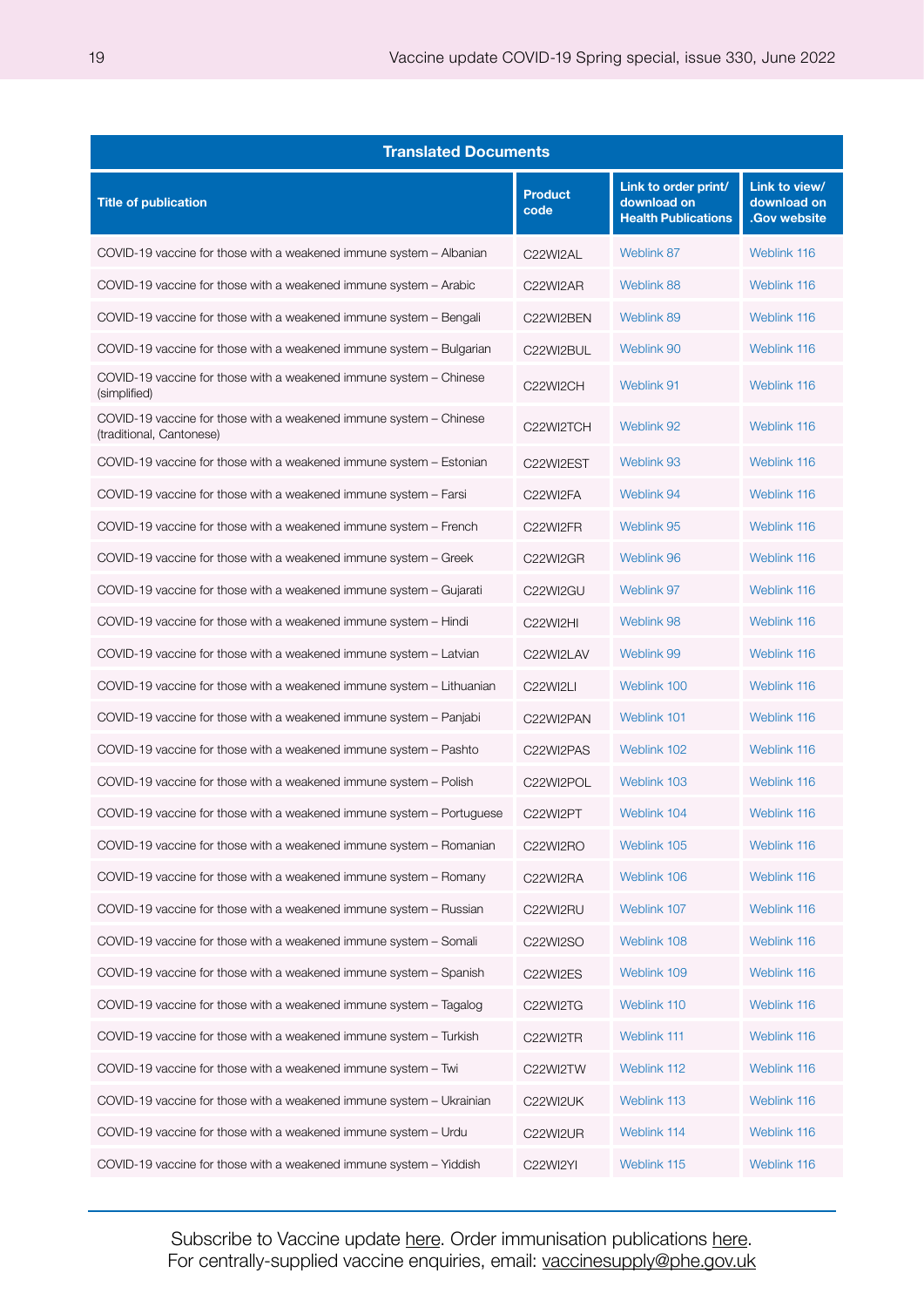#### **Social media cards all rebranded to UKHSA**

Please share them in your networks. There is a set of 2 for each of the 19 languages including Ukrainian and Russian.

Social media resources promoting COVID-19 vaccination in migrant communities in London [\(Weblink 117\)](https://www.healthpublications.gov.uk/ViewArticle.html?sp=Scovid19vaccinationsocialmediacards2021london) and [nationally \(Weblink 118\)](https://www.healthpublications.gov.uk/ViewArticle.html?sp=Scovid19vaccinationsocialmediacards2021national) are available to download.

Social media resources promoting [COVID-19 vaccination for pregnant women](https://www.healthpublications.gov.uk/ArticleSearch.html?sp=Sreset&keyword=Pregnant%3F+Have+your+COVID-19+vaccines+social+media+cards) [\(Weblink 119\) a](https://www.healthpublications.gov.uk/ArticleSearch.html?sp=Sreset&keyword=Pregnant%3F+Have+your+COVID-19+vaccines+social+media+cards)re available to download.

#### **Useful links**

- [COVID-19 vaccinations received overseas](https://www.gov.uk/government/publications/covid-19-vaccinations-received-overseas) [\(Weblink 120\)](https://www.gov.uk/government/publications/covid-19-vaccinations-received-overseas)
- [COVID-19: vaccinator competency assessment tool](https://www.gov.uk/government/publications/covid-19-vaccinator-competency-assessment-tool) [\(Weblink 121\)](https://www.gov.uk/government/publications/covid-19-vaccinator-competency-assessment-tool)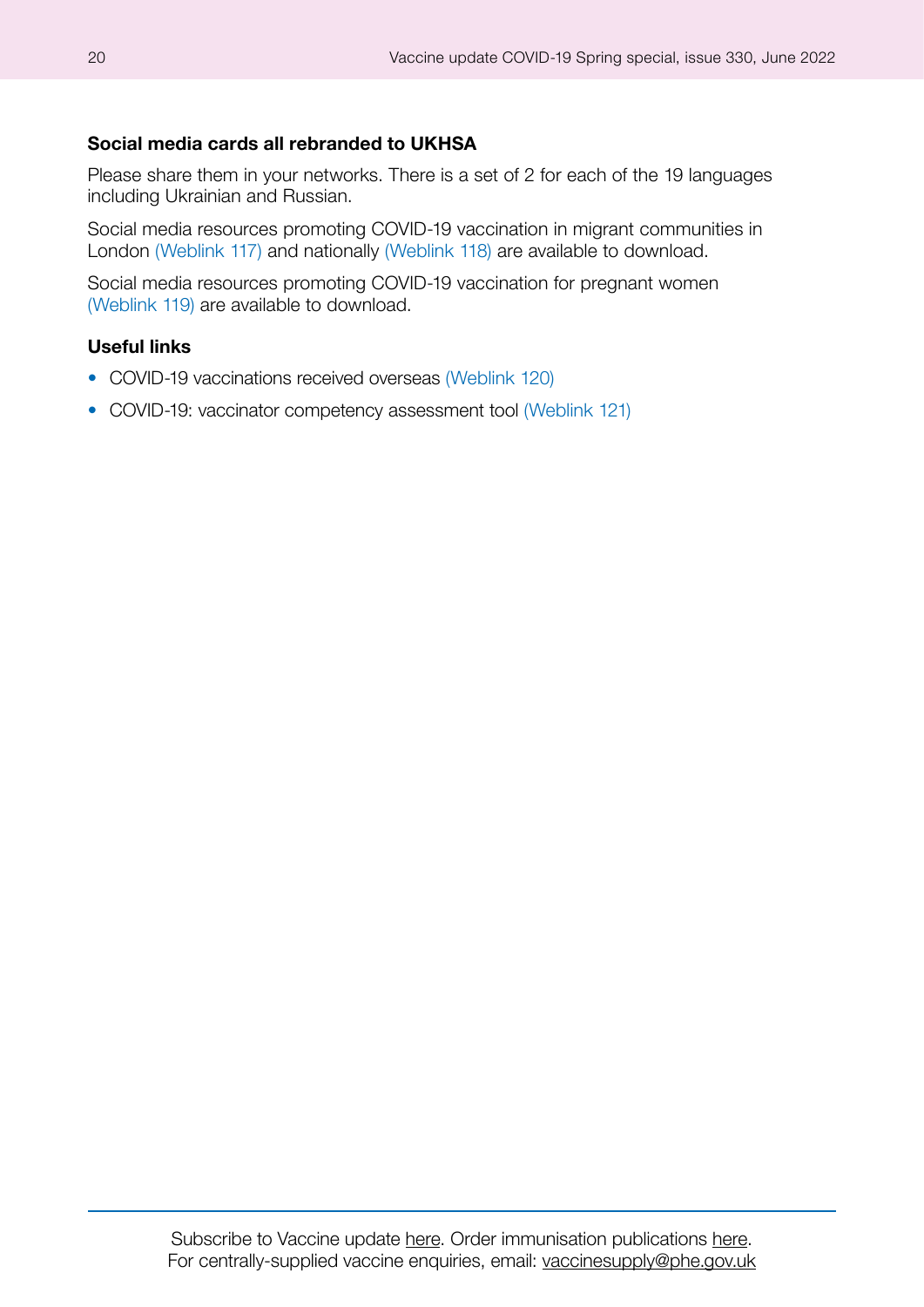| Weblink 1  | https://www.gov.uk/government/publications/covid-19-the-green-<br>book-chapter-14a                                            |
|------------|-------------------------------------------------------------------------------------------------------------------------------|
| Weblink 2  | https://www.healthpublications.gov.uk/ViewArticle.html?sp=Scovid19sprin<br>gboosterguideforover75salbanian                    |
| Weblink 3  | https://www.healthpublications.gov.uk/ViewArticle.html?sp=Scovid19sprin<br>gboosterguideforover75sarabic                      |
| Weblink 4  | https://www.healthpublications.gov.uk/ViewArticle.html?sp=Scovid19sprin<br>gboosterguideforover75sbengali                     |
| Weblink 5  | https://www.healthpublications.gov.uk/ViewArticle.html?sp=Scovid19sprin<br>gboosterguideforover75sbulgarian                   |
| Weblink 6  | https://www.healthpublications.gov.uk/ViewArticle.html?sp=Scovid19sprin<br>gboosterguideforover75schinesesimplified           |
| Weblink 7  | https://www.healthpublications.gov.uk/ViewArticle.html?sp=Scovid19sprin<br>gboosterguideforover75schinesetraditionalcantonese |
| Weblink 8  | https://www.healthpublications.gov.uk/ViewArticle.html?sp=Scovid19sprin<br>gboosterguideforover75sestonian                    |
| Weblink 9  | https://www.healthpublications.gov.uk/ViewArticle.html?sp=Scovid19sprin<br>gboosterguideforover75sfarsi                       |
| Weblink 10 | https://www.healthpublications.gov.uk/ViewArticle.html?sp=Scovid19sprin<br>gboosterguideforover75sfrench                      |
| Weblink 11 | https://www.healthpublications.gov.uk/ViewArticle.html?sp=Scovid19sprin<br>gboosterguideforover75sgreek                       |
| Weblink 12 | https://www.healthpublications.gov.uk/ViewArticle.html?sp=Scovid19sprin<br>gboosterguideforover75sgujarati                    |
| Weblink 13 | https://www.healthpublications.gov.uk/ViewArticle.html?sp=Scovid19sprin<br>gboosterguideforover75shindi                       |
| Weblink 14 | https://www.healthpublications.gov.uk/ViewArticle.html?sp=Scovid19sprin<br>gboosterguideforover75slatvian                     |
| Weblink 15 | https://www.healthpublications.gov.uk/ViewArticle.html?sp=Scovid19sprin<br>gboosterguideforover75slithuanian                  |
| Weblink 16 | https://www.healthpublications.gov.uk/ViewArticle.html?sp=Scovid19sprin<br>gboosterguideforover75spanjabi                     |
|            |                                                                                                                               |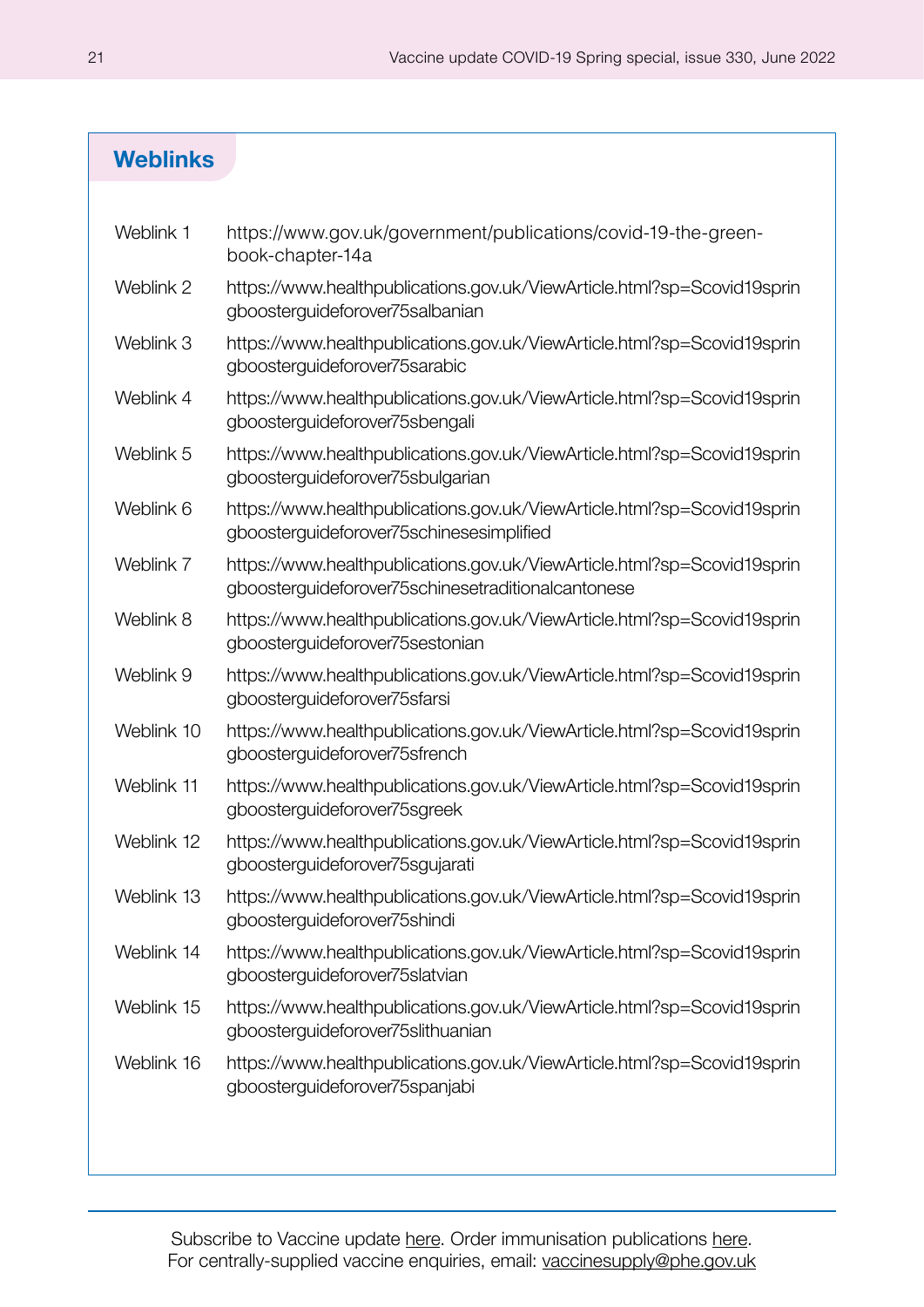| Weblink 17 | https://www.healthpublications.gov.uk/ViewArticle.html?sp=Scovid19sprin<br>gboosterguideforover75spashto     |
|------------|--------------------------------------------------------------------------------------------------------------|
| Weblink 18 | https://www.healthpublications.gov.uk/ViewArticle.html?sp=Scovid19sprin<br>gboosterguideforover75spolish     |
| Weblink 19 | https://www.healthpublications.gov.uk/ViewArticle.html?sp=Scovid19sprin<br>gboosterguideforover75sportuguese |
| Weblink 20 | https://www.healthpublications.gov.uk/ViewArticle.html?sp=Scovid19sprin<br>gboosterguideforover75sromanian   |
| Weblink 21 | https://www.healthpublications.gov.uk/ViewArticle.html?sp=Scovid19sprin<br>gboosterguideforover75sromany     |
| Weblink 22 | https://www.healthpublications.gov.uk/ViewArticle.html?sp=Scovid19sprin<br>gboosterguideforover75srussian    |
| Weblink 23 | https://www.healthpublications.gov.uk/ViewArticle.html?sp=Scovid19sprin<br>gboosterguideforover75ssomali     |
| Weblink 24 | https://www.healthpublications.gov.uk/ViewArticle.html?sp=Scovid19sprin<br>gboosterguideforover75sspanish    |
| Weblink 25 | https://www.healthpublications.gov.uk/ViewArticle.html?sp=Scovid19sprin<br>gboosterguideforover75stagalog    |
| Weblink 26 | https://www.healthpublications.gov.uk/ViewArticle.html?sp=Scovid19sprin<br>gboosterguideforover75sturkish    |
| Weblink 27 | https://www.healthpublications.gov.uk/ViewArticle.html?sp=Scovid19sprin<br>gboosterguideforover75stwi        |
| Weblink 28 | https://www.healthpublications.gov.uk/ViewArticle.html?sp=Scovid19sprin<br>gboosterguideforover75sukrainian  |
| Weblink 29 | https://www.healthpublications.gov.uk/ViewArticle.html?sp=Scovid19sprin<br>gboosterguideforover75surdu       |
| Weblink 30 | https://www.healthpublications.gov.uk/ViewArticle.html?sp=Scovid19sprin<br>gboosterguideforover75syiddish    |
| Weblink 31 | https://www.gov.uk/government/publications/covid-19-vaccination-<br>booster-dose-resources                   |
| Weblink 32 | https://www.healthpublications.gov.uk/ViewArticle.html?sp=Scovid19sprin<br>gboosterguideforover75slargeprint |
|            |                                                                                                              |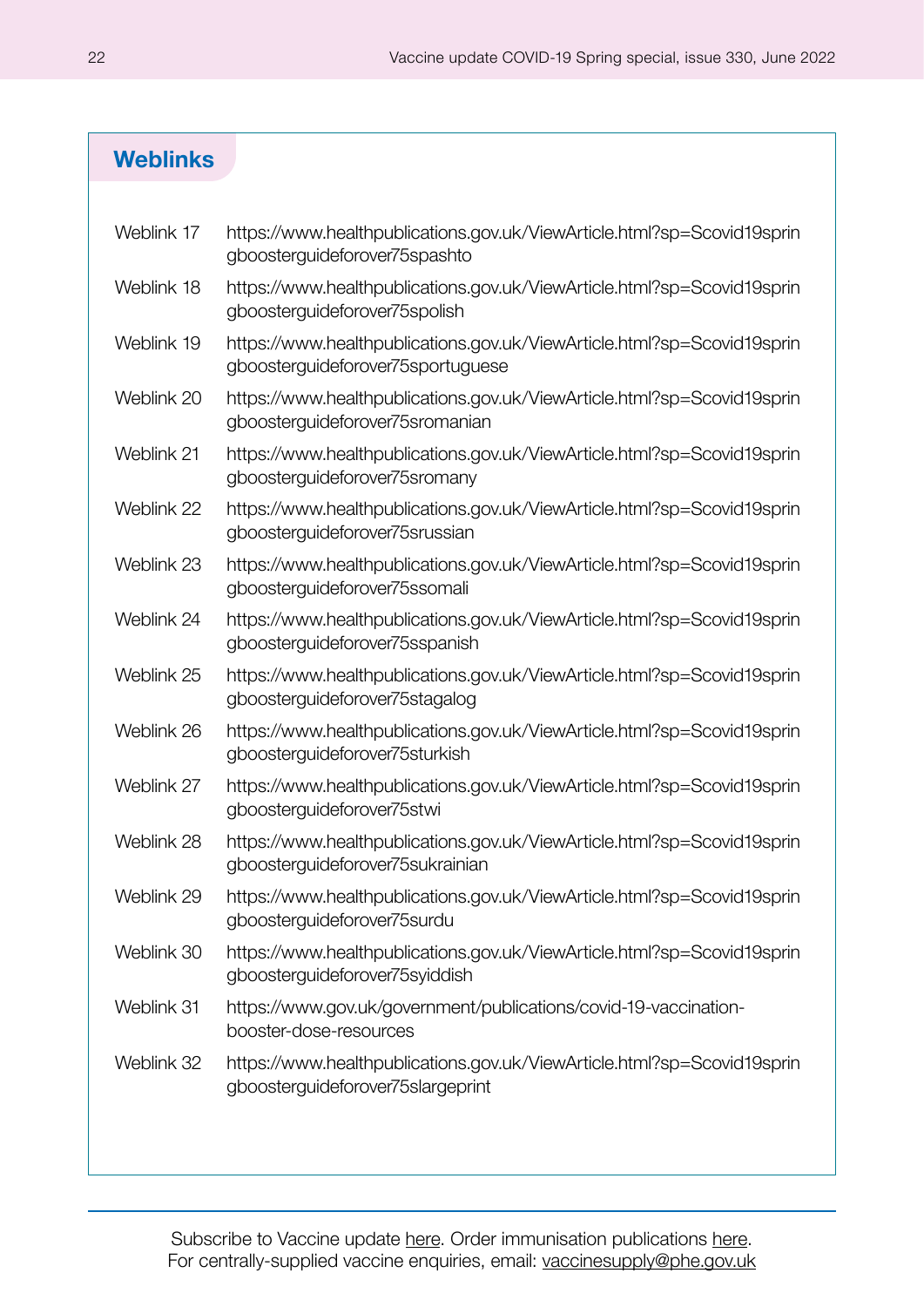| Weblink 33 | https://www.healthpublications.gov.uk/ViewArticle.html?sp=Scovid19sprin<br>gboosterguideforover75sbraille                                                            |
|------------|----------------------------------------------------------------------------------------------------------------------------------------------------------------------|
| Weblink 34 | https://www.healthpublications.gov.uk/ViewArticle.html?sp=Scovid19sprin<br>gboosterguideforover75sbsl                                                                |
| Weblink 35 | https://www.healthpublications.gov.uk/ViewArticle.html?sp=Scovid19sprin<br>gboosterguideforover75saudio                                                              |
| Weblink 36 | https://www.gov.uk/government/publications/covid-19-vaccination-<br>resources-for-children-aged-5-to-11-years                                                        |
| Weblink 37 | https://www.healthpublications.gov.uk/ViewArticle.html?sp=Scovid19vacci<br>nationguideforparentsofchildrenaged5to11yearslargeprint                                   |
| Weblink 38 | https://www.healthpublications.gov.uk/ViewArticle.html?sp=Scovid19vacci<br>nationguideforparentsofchildrenaged5to11yearsbraille                                      |
| Weblink 39 | https://www.healthpublications.gov.uk/ViewArticle.html?sp=Scovid19vacci<br>nationguideforparentsofchildrenaged5to11yearsbsl                                          |
| Weblink 40 | https://www.healthpublications.gov.uk/ViewArticle.html?sp=Scovid19vacci<br>nationguideforparentsofchildrenaged5to11yearsaudio                                        |
| Weblink 41 | https://www.gov.uk/government/publications/covid-19-vaccination-<br>resources-for-children-aged-5-to-11-years                                                        |
| Weblink 42 | https://www.gov.uk/government/publications/covid-19-vaccination-<br>spring-booster-resources                                                                         |
| Weblink 43 | https://www.healthpublications.gov.uk/ViewArticle.html?sp=Swhattoexpect<br>afteryourcovid19vaccinationguideforparents5to11yearsofagealbanian                         |
| Weblink 44 | https://www.healthpublications.gov.uk/ViewArticle.tml?sp=Swhattoexpect<br>afteryourcovid19vaccinationguide forparents5to11yearsofagearabic                           |
| Weblink 45 | https://www.healthpublications.gov.uk/ViewArticle.html?sp=Swhattoexpect<br>afteryourcovid19vaccinationguideforparents5to11yearsofagebengali                          |
| Weblink 46 | https://www.healthpublications.gov.uk/ViewArticle.html?sp=Swhattoexpect<br>afteryourcovid19vaccinationguideforparents5to11yearsofagebulgarian                        |
| Weblink 47 | https://www.healthpublications.gov.uk/ViewArticle.html?sp=Swhattoexpect<br>afteryour-covid19vaccinationguideforparents5to11yearsofagechinese                         |
| Weblink 48 | https://www.healthpublications.gov.uk/ViewArticle.html?sp=Swhattoexpect<br>afteryour-covid19vaccinationguideforparents5to11yearsofagechinesetraditio<br>nalcantonese |
| Weblink 49 | https://www.healthpublications.gov.uk/ViewArticle.html?sp=Swhattoexpect<br>afteryour-covid19vaccinationguideforparents5to11yearsofageestonian                        |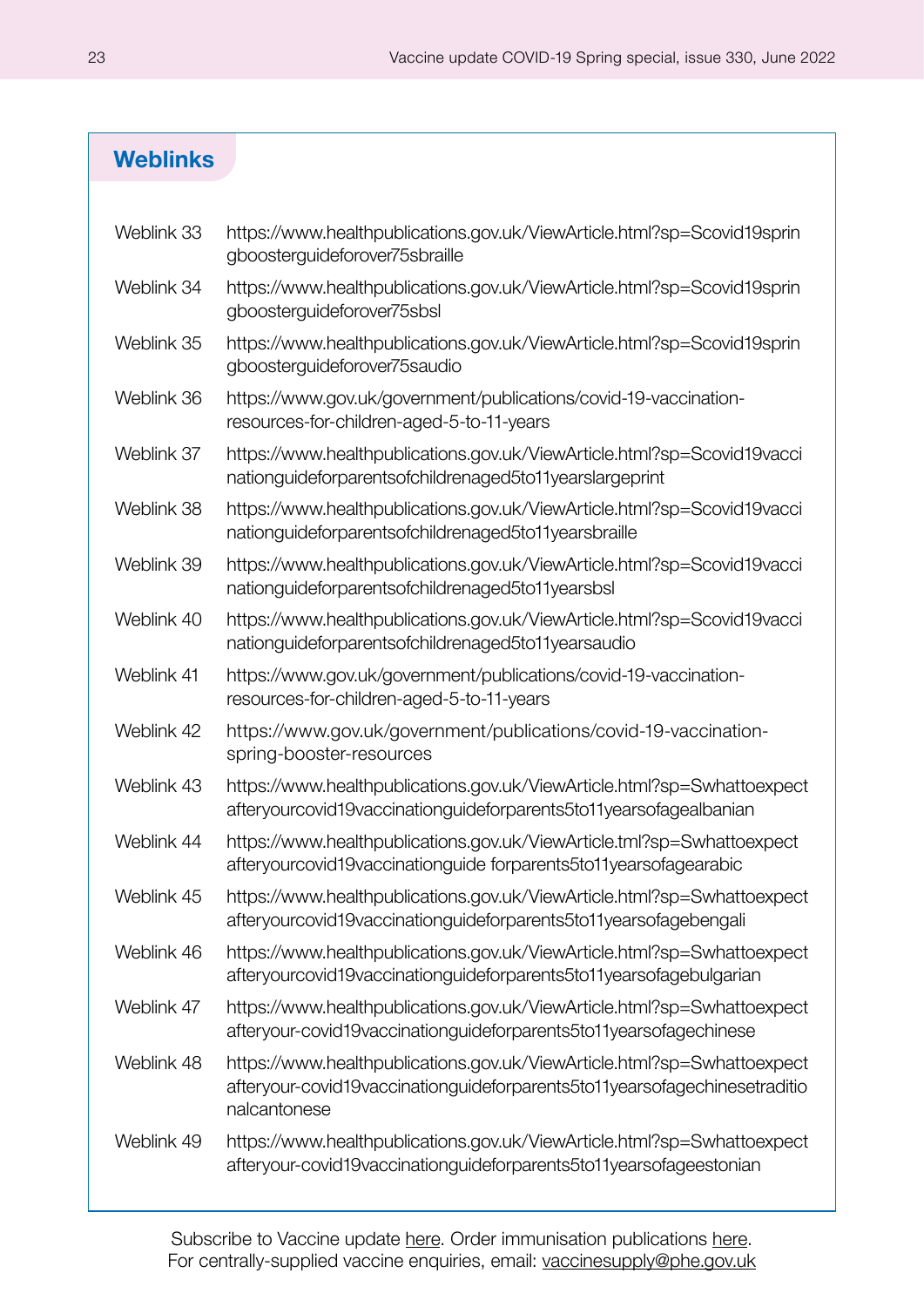| Weblink 50 | https://www.healthpublications.gov.uk/ViewArticle.html?sp=Swhattoexpect<br>afteryourcovid19vaccinationguideforparents5to11yearsofagefarsi      |
|------------|------------------------------------------------------------------------------------------------------------------------------------------------|
| Weblink 51 | https://www.healthpublications.gov.uk/ViewArticle.html?sp=Swhattoexpect<br>afteryourcovid19vaccinationguideforparents5to11yearsofagefrench     |
| Weblink 52 | https://www.healthpublications.gov.uk/ViewArticle.html?sp=Swhattoexpect<br>afteryourcovid19vaccinationguideforparents5to11yearsofagegreek      |
| Weblink 53 | https://www.healthpublications.gov.uk/ViewArticle.html?sp=Swhattoexpect<br>afteryourcovid19vaccinationguideforparents5to11yearsofagegujarati   |
| Weblink 54 | https://www.healthpublications.gov.uk/ViewArticle.html?sp=Swhattoexpect<br>afteryourcovid19vaccinationguideforparents5to11yearsofagehindi      |
| Weblink 55 | https://www.healthpublications.gov.uk/ViewArticle.html?sp=Swhattoexpect<br>afteryourcovid19vaccinationguideforparents5to11yearsofagelatvian    |
| Weblink 56 | https://www.healthpublications.gov.uk/ViewArticle.html?sp=Swhattoexpect<br>afteryourcovid19vaccinationguideforparents5to11yearsofagelithuanian |
| Weblink 57 | https://www.healthpublications.gov.uk/ViewArticle.html?sp=Swhattoexpect<br>afteryourcovid19vaccinationguideforparents5to11yearsofagepanjabi    |
| Weblink 58 | https://www.healthpublications.gov.uk/ViewArticle.html?sp=Swhattoexpect<br>afteryourcovid19vaccinationguideforparents5to11yearsofagepashto     |
| Weblink 59 | https://www.healthpublications.gov.uk/ViewArticle.html?sp=Swhattoexpect<br>afteryourcovid19vaccinationguideforparents5to11yearsofagepolish     |
| Weblink 60 | https://www.healthpublications.gov.uk/ViewArticle.html?sp=Swhattoexpect<br>afteryourcovid19vaccinationguideforparents5to11yearsofageportuguese |
| Weblink 61 | https://www.healthpublications.gov.uk/ViewArticle.html?sp=Swhattoexpect<br>afteryourcovid19vaccinationguideforparents5to11yearsofageromanian   |
| Weblink 62 | https://www.healthpublications.gov.uk/ViewArticle.html?sp=Swhattoexpect<br>afteryour-covid19vaccinationguideforparents5to11yearsofageromany    |
| Weblink 63 | https://www.healthpublications.gov.uk/ViewArticle.html?sp=Swhattoexpect<br>afteryourcovid19vaccinationguideforparents5to11yearsofagerussian    |
| Weblink 64 | https://www.healthpublications.gov.uk/ViewArticle.html?sp=Swhattoexpect<br>afteryourcovid19vaccinationguideforparents5to11yearsofagesomali     |
| Weblink 65 | https://www.healthpublications.gov.uk/ViewArticle.html?sp=Swhattoexpect<br>afteryourcovid19vaccinationguideforparents5to11yearsofagespanish    |
| Weblink 66 | https://www.healthpublications.gov.uk/ViewArticle.html?sp=Swhattoexpect<br>afteryourcovid19vaccinationguideforparents5to11yearsofagetagalog    |

Subscribe to Vaccine update [here.](https://www.healthpublications.gov.uk/Home.html) Order immunisation publications here. For centrally-supplied vaccine enquiries, email: [vaccinesupply@phe.gov.uk](mailto:vaccinesupply%40phe.gov.uk?subject=)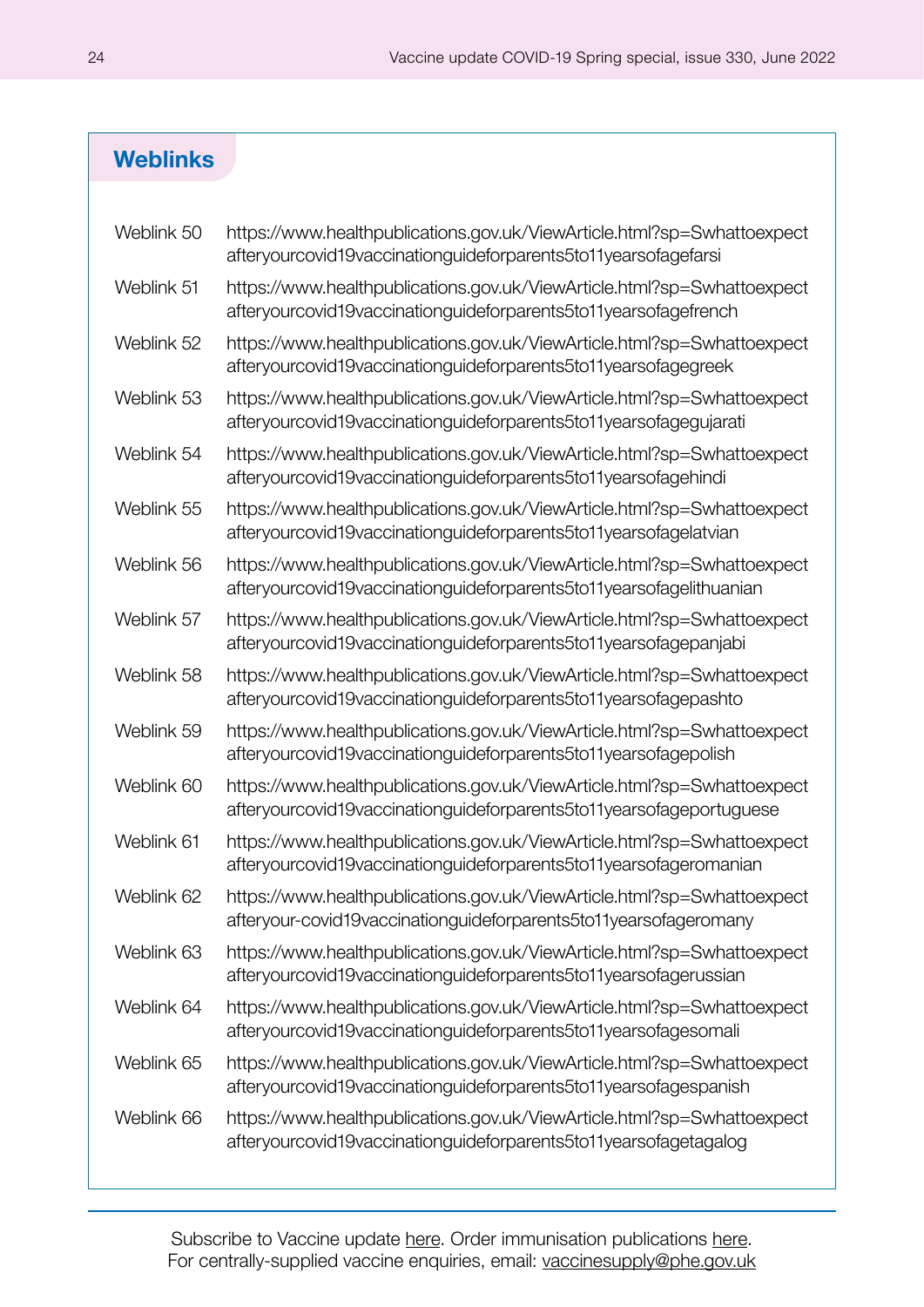| Weblink 67 | https://www.healthpublications.gov.uk/ViewArticle.html?sp=Swhattoexpect<br>afteryourcovid19vaccinationguideforparents5to11yearsofageturkish    |
|------------|------------------------------------------------------------------------------------------------------------------------------------------------|
| Weblink 68 | https://www.healthpublications.gov.uk/ViewArticle.html?sp=Swhattoexpect<br>afteryourcovid19vaccinationguideforparents5to11yearsofagetwi        |
| Weblink 69 | https://www.healthpublications.gov.uk/ViewArticle.html?sp=Swhattoexpe<br>ctafteryourcovid19vaccinationguideforparents5to11yearsofageukrainian  |
| Weblink 70 | https://www.healthpublications.gov.uk/ViewArticle.html?sp=Swhattoexpect<br>afteryourcovid19vaccinationguideforparents5to11yearsofageurdu       |
| Weblink 71 | https://www.healthpublications.gov.uk/ViewArticle.html?sp=Swhattoexpect<br>afteryourcovid19vaccinationguideforparents5to11yearsofageyiddish    |
| Weblink 72 | https://www.gov.uk/government/publications/covid-19-vaccination-<br>resources-for-children-aged-5-to-11-years                                  |
| Weblink 73 | https://www.healthpublications.gov.uk/ViewArticle.html?sp=Swhattoexpect<br>afteryourcovid19vaccinationguideforparents5to11yearsofagelargeprint |
| Weblink 74 | https://www.healthpublications.gov.uk/ViewArticle.html?sp=Swhattoexpect<br>afteryourcovid19vaccinationguideforparents5to11yearsofagebraille    |
| Weblink 75 | https://www.healthpublications.gov.uk/ViewArticle.html?sp=Swhattoexpect<br>afteryourcovid19vaccinationguideforparents5to11yearsofagebsl        |
| Weblink 76 | https://www.healthpublications.gov.uk/ViewArticle.html?sp=Swhattoexpect<br>afteryourcovid19vaccinationguideforparents5to11yearsofageaudio      |
| Weblink 77 | https://www.gov.uk/government/publications/covid-19-vaccination-<br>resources-for-children-aged-5-to-11-years                                  |
| Weblink 78 | https://www.healthpublications.gov.uk/ViewArticle.html?sp=Scovid19vacci<br>ntionguideforparentsofatriskchildren                                |
| Weblink 79 | https://www.gov.uk/government/publications/covid-19-vaccination-easy-<br>read-resources-for-children-and-young-people                          |
| Weblink 80 | https://www.gov.uk/government/publications/covid-19-vaccination-<br>resources-for-children-and-young-people                                    |
| Weblink 81 | https://www.gov.uk/government/publications/covid-19-vaccination-for-<br>people-with-a-weakened-immune-system                                   |
| Weblink 82 | https://www.healthpublications.gov.uk/ViewArticle.html?sp=Scovid19vacci<br>neforthosewithaweakenedimmunesystemlargeprint                       |
| Weblink 83 | https://www.healthpublications.gov.uk/ViewArticle.html?sp=Scovid19vacci<br>neforthosewithaweakenedimmunesystembraille                          |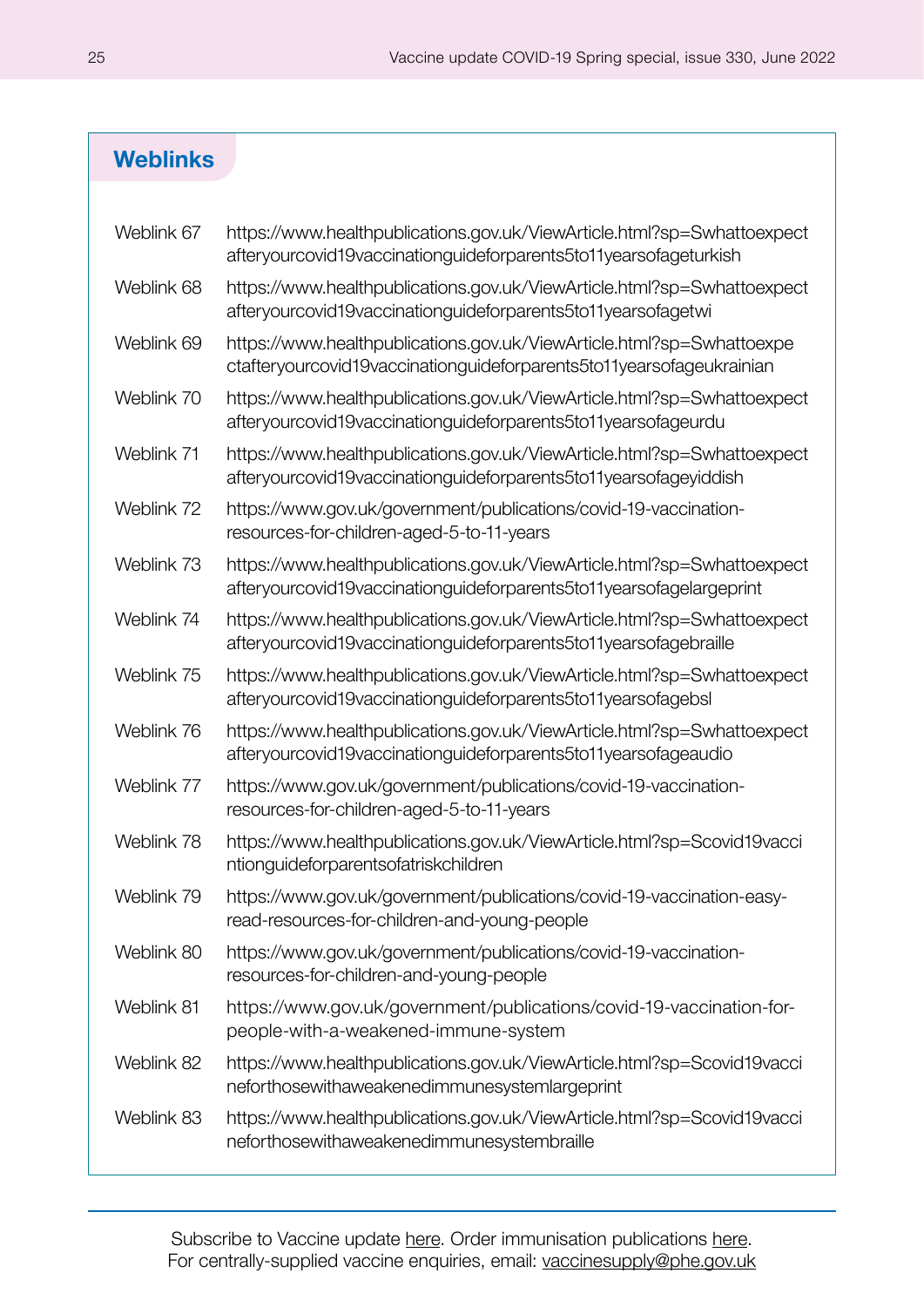| Weblink 84  | https://www.healthpublications.gov.uk/ViewArticle.html?sp=Scovid19vacci<br>neforthosewithaweakenedimmunesystembsl                         |
|-------------|-------------------------------------------------------------------------------------------------------------------------------------------|
| Weblink 85  | https://www.healthpublications.gov.uk/ViewArticle.html?sp=Scovid19vacci<br>neforthosewithaweakenedimmunesystemaudio                       |
| Weblink 86  | https://www.gov.uk/government/publications/covid-19-vaccination-for-<br>people-with-a-weakened-immune-system                              |
| Weblink 87  | https://www.healthpublications.gov.uk/ViewArticle.html?sp=Scovid19vacci<br>neforthosewithaweakenedimmunesystemalbanian                    |
| Weblink 88  | https://www.healthpublications.gov.uk/ViewArticle.html?sp=Scovid19vacci<br>neforthosewithaweakenedimmunesystemarabic                      |
| Weblink 89  | https://www.healthpublications.gov.uk/ViewArticle.html?sp=Scovid19vacci<br>neforthosewithaweakenedimmunesystembengali                     |
| Weblink 90  | https://www.healthpublications.gov.uk/ViewArticle.html?sp=Scovid19vacci<br>neforthosewithaweakenedimmunesystembulgarian                   |
| Weblink 91  | https://www.healthpublications.gov.uk/ViewArticle.html?sp=Scovid19vacci<br>neforthosewithaweakenedimmunesystemchinesesimplified           |
| Weblink 92  | https://www.healthpublications.gov.uk/ViewArticle.html?sp=Scovid19<br>vaccineforthosewithaweakenedimmunesystemchinesetraditionalcantonese |
| Weblink 93  | https://www.healthpublications.gov.uk/ViewArticle.html?sp=Scovid19vacci<br>neforthosewithaweakenedimmunesystemestonian                    |
| Weblink 94  | https://www.healthpublications.gov.uk/ViewArticle.html?sp=Scovid19vacci<br>neforthosewithaweakenedimmunesystemfarsi                       |
| Weblink 95  | https://www.healthpublications.gov.uk/ViewArticle.html?sp=Scovid19vacci<br>neforthosewithaweakenedimmunesystemfrench                      |
| Weblink 96  | https://www.healthpublications.gov.uk/ViewArticle.html?sp=Scovid19vacci<br>neforthosewithaweakenedimmunesystemgreek                       |
| Weblink 97  | https://www.healthpublications.gov.uk/ViewArticle.html?sp=Scovid19vacci<br>neforthosewithaweakenedimmunesystemgujarati                    |
| Weblink 98  | https://www.healthpublications.gov.uk/ViewArticle.html?sp=Scovid19vacci<br>neforthosewithaweakenedimmunesystemhindi                       |
| Weblink 99  | https://www.healthpublications.gov.uk/ViewArticle.html?sp=Scovid19vacci<br>neforthosewithaweakenedimmunesystemlatvian                     |
| Weblink 100 | https://www.healthpublications.gov.uk/ViewArticle.html?sp=Scovid19vacci<br>neforthosewithaweakenedimmunesystemlithuanian                  |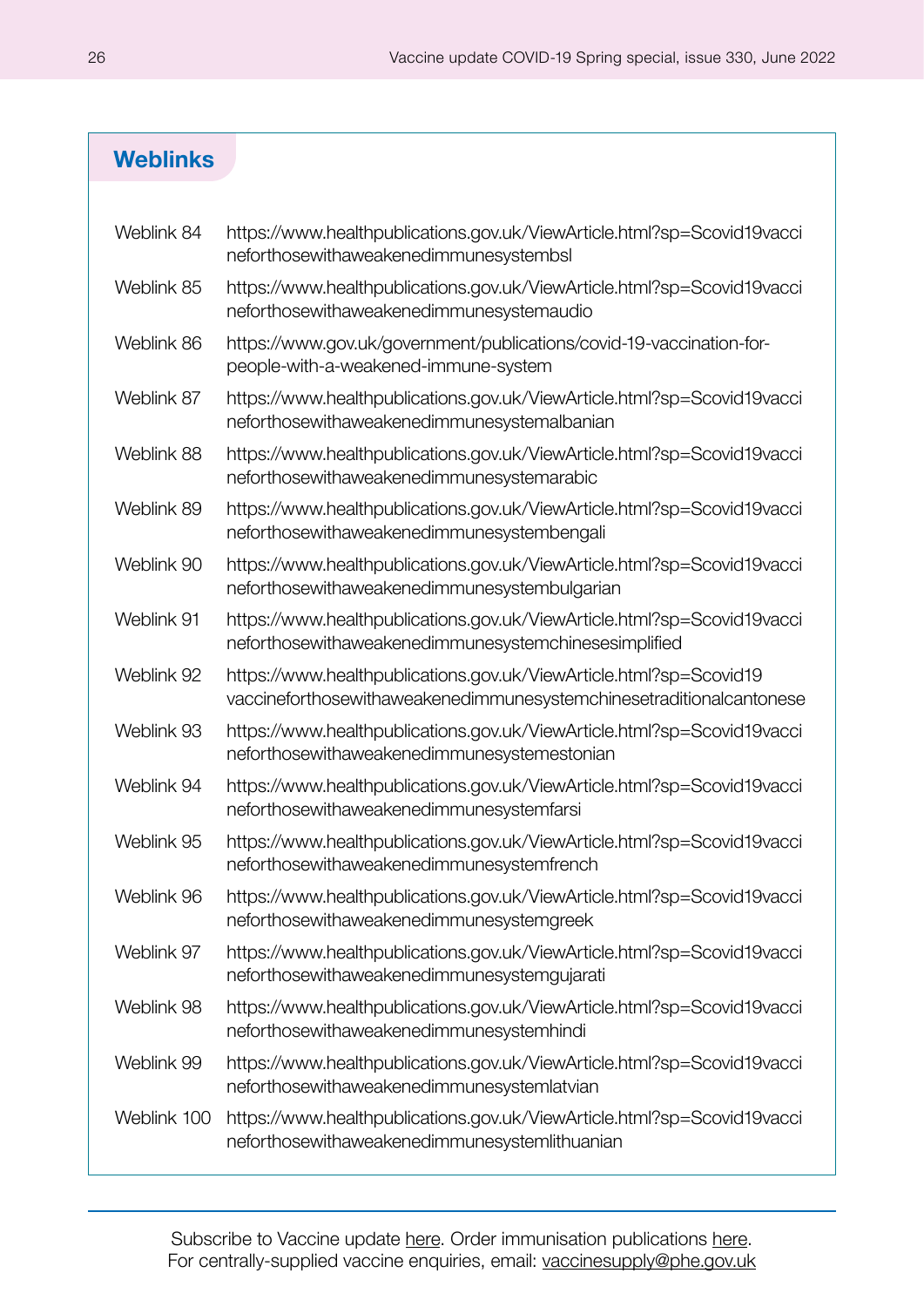| Weblink 101 | https://www.healthpublications.gov.uk/ViewArticle.html?sp=Scovid19vacci<br>neforthosewithaweakenedimmunesystempanjabi    |
|-------------|--------------------------------------------------------------------------------------------------------------------------|
| Weblink 102 | https://www.healthpublications.gov.uk/ViewArticle.html?sp=Scovid19vacci<br>neforthosewithaweakenedimmunesystempashto     |
| Weblink 103 | https://www.healthpublications.gov.uk/ViewArticle.html?sp=Scovid19vacci<br>neforthosewithaweakenedimmunesystempolish     |
| Weblink 104 | https://www.healthpublications.gov.uk/ViewArticle.html?sp=Scovid19vacci<br>neforthosewithaweakenedimmunesystemportuguese |
| Weblink 105 | https://www.healthpublications.gov.uk/ViewArticle.html?sp=Scovid19vacci<br>neforthosewithaweakenedimmunesystemromanian   |
| Weblink 106 | https://www.healthpublications.gov.uk/ViewArticle.html?sp=Scovid19vacci<br>neforthosewithaweakenedimmunesystemromany     |
| Weblink 107 | https://www.healthpublications.gov.uk/ViewArticle.html?sp=Scovid19vacci<br>neforthosewithaweakenedimmunesystemrussian    |
| Weblink 108 | https://www.healthpublications.gov.uk/ViewArticle.html?sp=Scovid19vacci<br>neforthosewithaweakenedimmunesystemsomali     |
| Weblink 109 | https://www.healthpublications.gov.uk/ViewArticle.html?sp=Scovid19vacci<br>neforthosewithaweakenedimmunesystemspanish    |
| Weblink 110 | https://www.healthpublications.gov.uk/ViewArticle.html?sp=Scovid19vacci<br>neforthosewithaweakenedimmunesystemtagalog    |
| Weblink 111 | https://www.healthpublications.gov.uk/ViewArticle.html?sp=Scovid19vacci<br>neforthosewithaweakenedimmunesystemturkish    |
| Weblink 112 | https://www.healthpublications.gov.uk/ViewArticle.html?sp=Scovid19vacci<br>neforthosewithaweakenedimmunesystemtwi        |
| Weblink 113 | https://www.healthpublications.gov.uk/ViewArticle.html?sp=Scovid19vacci<br>neforthosewithaweakenedimmunesystemukrainian  |
| Weblink 114 | https://www.healthpublications.gov.uk/ViewArticle.html?sp=Scovid19vacci<br>neforthosewithaweakenedimmunesystemurdu       |
| Weblink 115 | https://www.healthpublications.gov.uk/ViewArticle.html?sp=Scovid19vacci<br>neforthosewithaweakenedimmunesystemyiddish    |
| Weblink 116 | https://www.gov.uk/government/publications/covid-19-vaccination-for-<br>people-with-a-weakened-immune-system             |
| Weblink 117 | https://www.healthpublications.gov.uk/ViewArticle.html?sp=Scovid19vac<br>cinationsocialmediacards2021london              |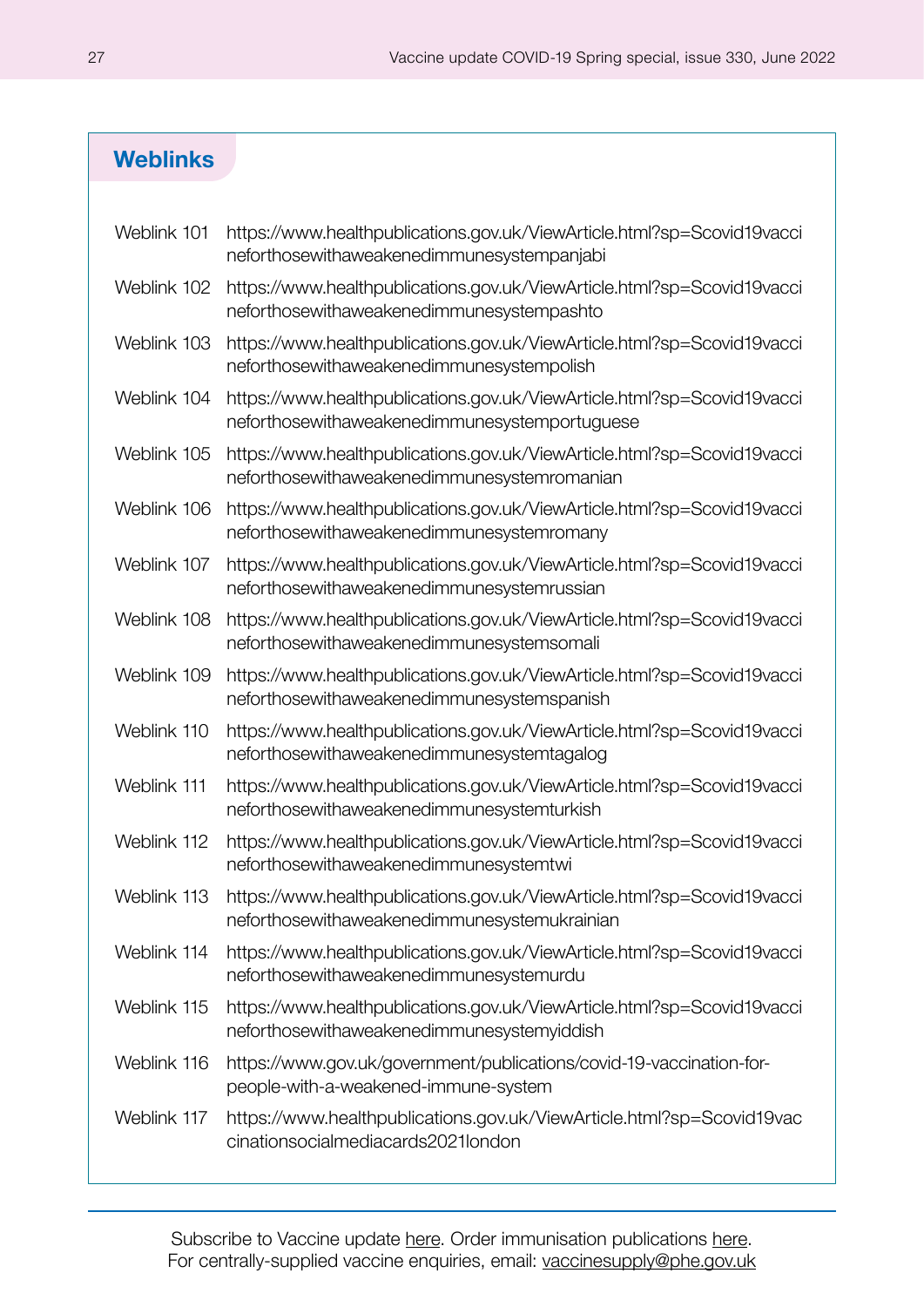| Weblink 118 | https://www.healthpublications.gov.uk/ViewArticle.html?sp=Scovid19vac<br>cinationsocialmediacards2021national                                           |
|-------------|---------------------------------------------------------------------------------------------------------------------------------------------------------|
| Weblink 119 | https://www.healthpublications.gov.uk/ArticleSearch.html<br>?sp=Sreset&keyword=Pregnant%3F+Have+your+COVID-<br>19+vaccines+social+media+cards           |
| Weblink 120 | https://www.gov.uk/government/publications/covid-19-vaccinations-<br>received-overseas                                                                  |
| Weblink 121 | https://www.gov.uk/government/publications/covid-19-vaccinator-<br>competency-assessment-tool                                                           |
| Weblink 122 | https://www.healthpublications.gov.uk/ViewArticle.html?sp=Scovid19vacci<br>nationguideforparentsofchildrenaged5to11yearsalbanian                        |
| Weblink 123 | https://www.healthpublications.gov.uk/ViewArticle.html?sp=Scovid19vacci<br>nationguideforparentsofchildrenaged5to11yearsarabicWeblink 124               |
| Weblink 124 | https://www.healthpublications.gov.uk/ViewArticle.html?sp=Scovid19vacci<br>nationguideforparentsofchildrenaged5to11yearsbengali                         |
| Weblink 125 | https://www.healthpublications.gov.uk/ViewArticle.html?sp=Scovid19vacci<br>nationguideforparentsofchildrenaged5to11yearsbulgarian                       |
| Weblink 126 | https://www.healthpublications.gov.uk/ViewArticle.html?sp=Scovid19vacci<br>nationguideforparentsofchildrenaged5to11yearschinesesimplified               |
| Weblink 127 | https://www.healthpublications.gov.uk/ViewArticle.html?sp=Scovid19vacci<br>nationguideforparentsofchildrenaged5to11yearschinese<br>traditionalcantonese |
| Weblink 128 | https://www.healthpublications.gov.uk/ViewArticle.html?sp=Scovid19vacci<br>nationguideforparentsofchildrenaged5to11yearsestonian                        |
| Weblink 129 | https://www.healthpublications.gov.uk/ViewArticle.html?sp=Scovid19vacci<br>nationguideforparentsofchildrenaged5to11yearsfarsi                           |
| Weblink 130 | https://www.healthpublications.gov.uk/ViewArticle.html?sp=Scovid19vacci<br>nationguideforparentsofchildrenaged5to11yearsfrench                          |
| Weblink 131 | https://www.healthpublications.gov.uk/ViewArticle.html?sp=Scovid19vacci<br>nationguideforparentsofchildrenaged5to11yearsgreek                           |
| Weblink 132 | https://www.healthpublications.gov.uk/ViewArticle.html?sp=Scovid19vacci<br>nationguideforparentsofchildrenaged5to11yearsgujarati                        |
| Weblink 133 | https://www.healthpublications.gov.uk/ViewArticle.html?sp=Scovid19vacci<br>nationguideforparentsofchildrenaged5to11yearshindi                           |